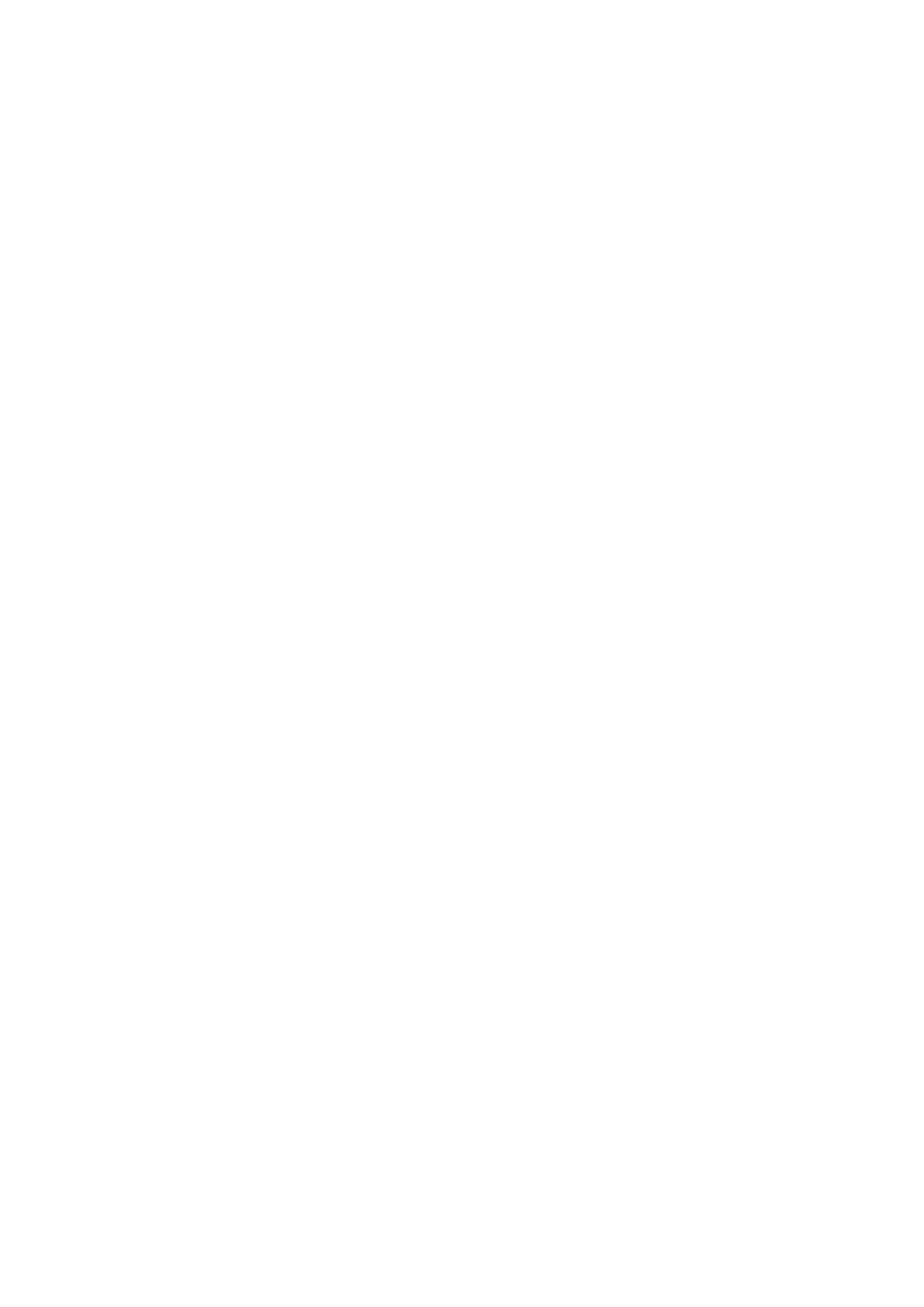# CONTENT

| CONCEPT AND DESIGN     | PAGE 04        |
|------------------------|----------------|
| <b>IMPLANTS</b>        | <b>PAGE 05</b> |
| TECHNICAL FEATURES     | PAGE 07        |
| <b>INSTRUMENTS SET</b> | PAGE 08        |
| <b>INSTRUMENTS</b>     | <b>PAGE 11</b> |
| SURGICAL TECHNIQUE     | <b>PAGE 18</b> |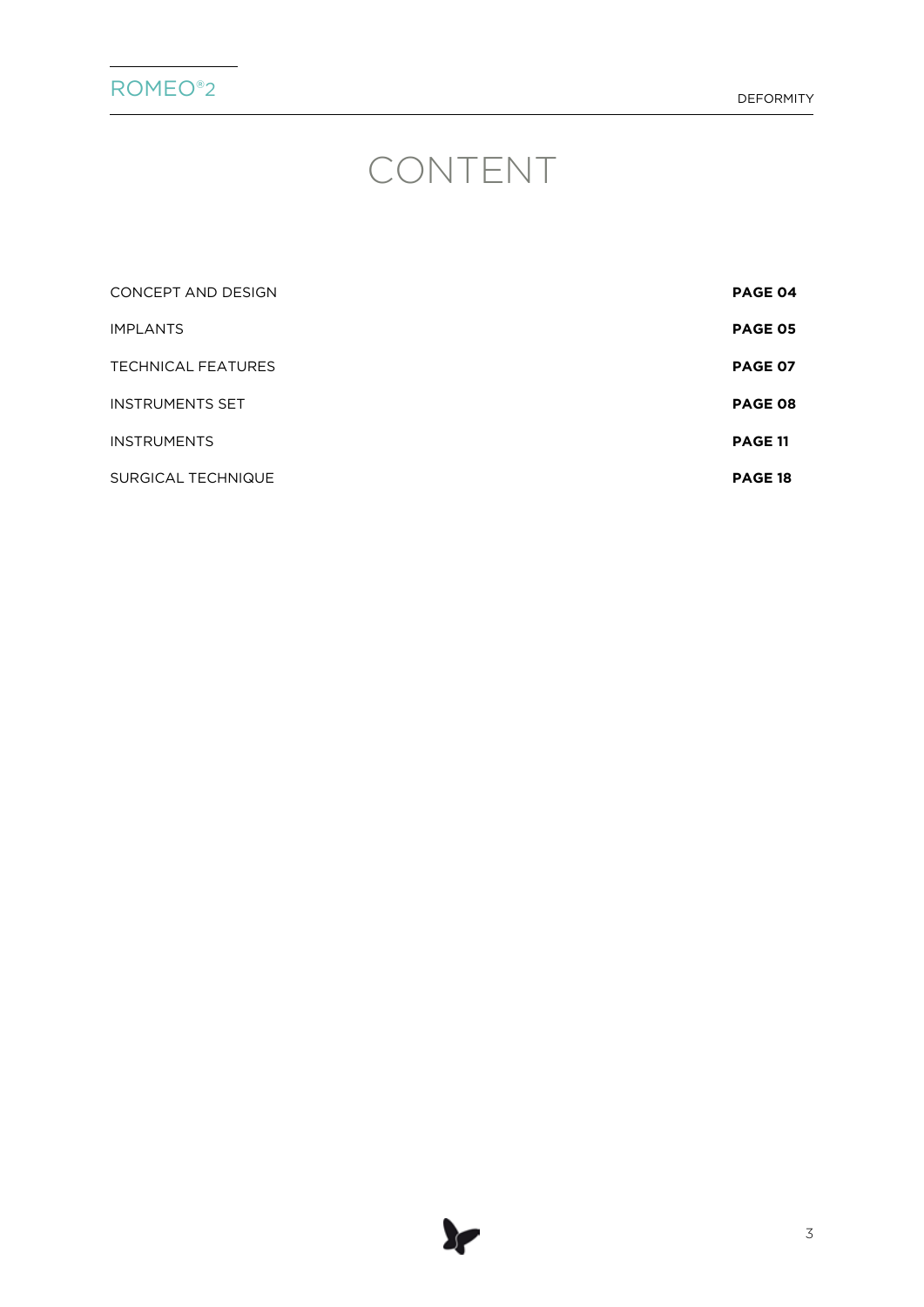## CONCEPT AND DESIGN

Since 2005 SpineArt has been following its motto: quality, innovation, simplicity, by developing highly performant systems for the treatment of spinal pathologies.

The ROMEO®2 posterior fixation system incorporates smart technologies and simplicity.

SpineArt is innovating again offering an expanded platform to address complex spine cases. The unique ROMEO®2 25D screw features a semi-polyaxial design, providing the versatility of a classic polyaxial screw and the rigidity of a monoaxial screws for reduction maneuvers.

The combination of ROMEO®2 25D screw with the powerful QR reducer allows multi-segmental vertebral derotation.

ROMEO<sup>®2</sup> is a complete posterior fixation system with unique and efficient technologies that offers alternative solutions to the surgeons and their patients.

AT A GLANCE

**DEFORMITY PLATFORM STREAMLINED SCREW TIP SEMI-POLYAXIAL 25D SCREW LOW PROFILE HEAD** 

**QUICK RELEASE REDUCER**



### INDICATIONS

ROMEO®2 lumbar posterior osteosynthesis system is intended to provide immobilization and stabilization of thoraco-lumbo-sacral spine in skeletally mature patients for the following indications: DDD (degenerative disc disease), spondylolisthesis, trauma, spinal stenosis, curvatures, tumor, pseudoarthrosis and failed previous fusion.

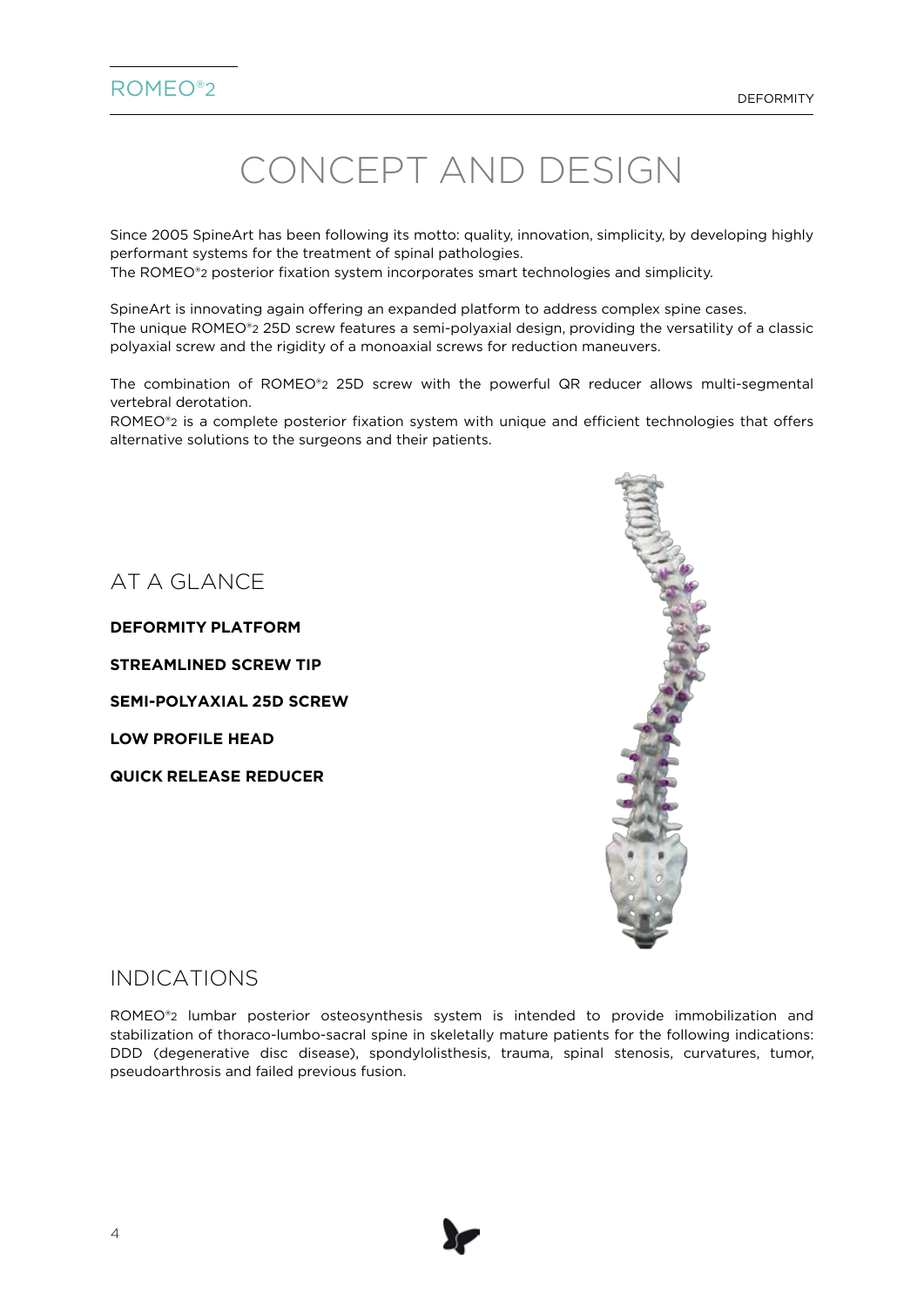#### Monoaxial Screws

| LENGTH/<br><b>DIAMETER</b> | Ø4             | Ø5                                                             | Ø6                                           | Ø7                                               | Ø8                    |  |
|----------------------------|----------------|----------------------------------------------------------------|----------------------------------------------|--------------------------------------------------|-----------------------|--|
| L25                        | FLL-MS 04 25-S |                                                                |                                              |                                                  |                       |  |
| L30                        |                | ELL-MS 04 30-S  ELL-MS 05 30-S  ELL-MS 06 30-S  ELL-MS 07 30-S |                                              |                                                  | <b>ELL-MS 08 30-S</b> |  |
| L35                        | FLL-MS 04 35-S | FLL-MS 05 35-S                                                 | FLL-MS 06 35-S                               | <b>ELL-MS 07 35-S</b>                            | ELL-MS 08 35-S        |  |
| L40                        |                | ELL-MS 04 40-S  ELL-MS 05 40-S  ELL-MS 06 40-S  ELL-MS 07 40-S |                                              |                                                  | ELL-MS 08 40-S        |  |
| L45                        |                | ELL-MS 04 45-S  ELL-MS 05 45-S  ELL-MS 06 45-S  ELL-MS 07 45-S |                                              |                                                  | FLL-MS 08 45-S        |  |
| L <sub>50</sub>            |                |                                                                | FILEMS 05 50-S FILEMS 06 50-S FILEMS 07 50-S |                                                  | FIL-MS 08 50-S        |  |
| L55                        |                |                                                                |                                              | ELL-MS 06 55-S    ELL-MS 07 55-S                 | FLL-MS 08 55-S        |  |
| <b>L60</b>                 |                |                                                                |                                              | ELL-MS 06 60-S ELL-MS 07 60-S                    | <b>ELL-MS 08 60-S</b> |  |
| L70                        |                |                                                                |                                              | ELL-MS 06 70-S ELL-MS 07 70-S                    | ELL-MS 08 70-S        |  |
| <b>L80</b>                 |                |                                                                |                                              | ELL-MS 06 80-S   ELL-MS 07 80-S   ELL-MS 08 80-S |                       |  |

#### Polyaxial Screws

| LENGTH /<br><b>DIAMETER</b> | Ø4             | Ø5             | Ø6             | Ø7                            | Ø8                    |  |
|-----------------------------|----------------|----------------|----------------|-------------------------------|-----------------------|--|
| L25                         | ELL-PS 04 25-S |                |                |                               |                       |  |
| L30                         | ELL-PS 04 30-S | ELL-PS 05 30-S | ELL-PS 06 30-S | ELL-PS 07 30-S                | ELL-PS 08 30-S        |  |
| L35                         | ELL-PS 04 35-S | ELL-PS 05 35-S | ELL-PS 06 35-S | ELL-PS 07 35-S                | ELL-PS 08 35-S        |  |
| L40                         | ELL-PS 04 40-S | ELL-PS 05 40-S | ELL-PS 06 40-S | ELL-PS 07 40-S                | ELL-PS 08 40-S        |  |
| L45                         | ELL-PS 04 45-S | ELL-PS 05 45-S | ELL-PS 06 45-S | ELL-PS 07 45-S                | <b>ELL-PS 08 45-S</b> |  |
| L50                         |                | ELL-PS 05 50-S | ELL-PS 06 50-S | ELL-PS 07 50-S                | ELL-PS 08 50-S        |  |
| L55                         |                |                | ELL-PS 06 55-S | ELL-PS 07 55-S                | ELL-PS 08 55-S        |  |
| L60                         |                |                | ELL-PS 06 60-S | ELL-PS 07 60-S                | ELL-PS 08 60-S        |  |
| <b>L70</b>                  |                |                | ELL-PS 06 70-S | ELL-PS 07 70-S                | ELL-PS 08 70-S        |  |
| <b>L80</b>                  |                |                | ELL-PS 06 80-S | ELL-PS 07 80-S                | ELL-PS 08 80-S        |  |
| <b>L90</b>                  |                |                |                | ELL-PS 06 90-S ELL-PS 07 90-S | ELL-PS 08 90-S        |  |
|                             |                |                |                |                               |                       |  |

 $\blacktriangleright$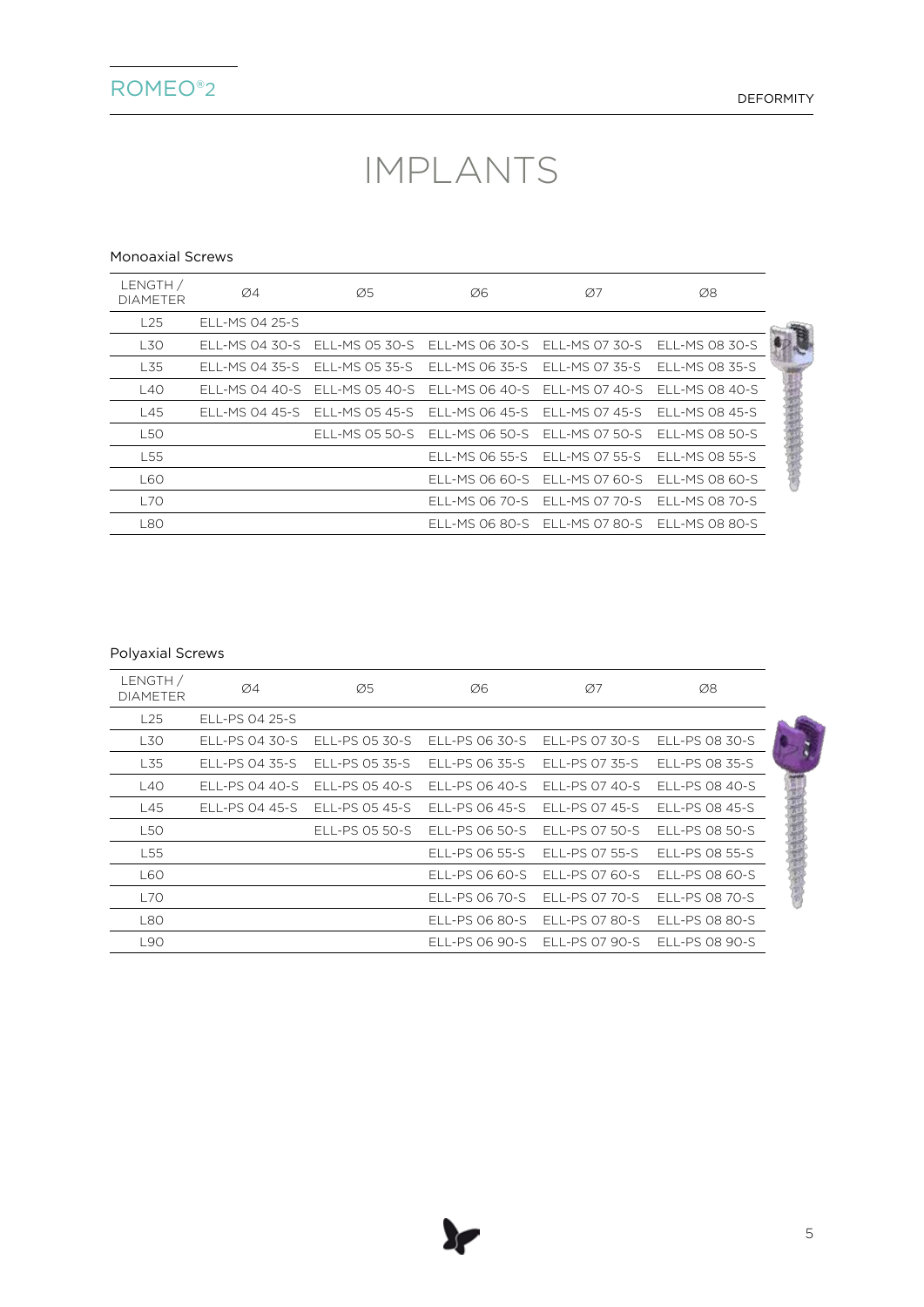#### 25D Screws

| LENGTH/<br><b>DIAMETER</b> | Ø4             | Ø5             | Ø6                                                 | Ø7                                    | Ø8                    |  |
|----------------------------|----------------|----------------|----------------------------------------------------|---------------------------------------|-----------------------|--|
| L25                        | ELL-DS 04 25-S |                |                                                    |                                       |                       |  |
| L30                        | ELL-DS 04 30-S | ELL-DS 05 30-S | ELL-DS 06 30-S                                     | ELL-DS 07 30-S                        | ELL-DS 08 30-S        |  |
| L <sub>35</sub>            | ELL-DS 04 35-S | ELL-DS 05 35-S | ELL-DS 06 35-S                                     | <b>ELL-DS 07 35-S</b>                 | <b>ELL-DS 08 35-S</b> |  |
| L40                        | ELL-DS 04 40-S | ELL-DS 05 40-S | ELL-DS 06 40-S                                     | ELL-DS 07 40-S                        | ELL-DS 08 40-S        |  |
| L45                        | ELL-DS 04 45-S | ELL-DS 05 45-S | ELL-DS 06 45-S                                     | ELL-DS 07 45-S                        | ELL-DS 08 45-S        |  |
| L50                        |                |                | ELL-DS 05 50-S    ELL-DS 06 50-S    ELL-DS 07 50-S |                                       | <b>ELL-DS 08 50-S</b> |  |
| L55                        |                |                |                                                    | ELL-DS 06 55-S    ELL-DS 07 55-S      | <b>ELL-DS 08 55-S</b> |  |
| L60                        |                |                |                                                    | ELL-DS 06 60-S   ELL-DS 07 60-S       | ELL-DS 08 60-S        |  |
| L70                        |                |                |                                                    | $F11 - DS$ 06 70-S $F11 - DS$ 07 70-S | ELL-DS 08 70-S        |  |
| L80                        |                |                |                                                    | ELL-DS 06 80-S   ELL-DS 07 80-S       | <b>ELL-DS 08 80-S</b> |  |
| L90                        |                |                |                                                    | ELL-DS 06 90-S    ELL-DS 07 90-S      | ELL-DS 08 90-S        |  |

#### Reduction Screws

| LENGTH/<br><b>DIAMETER</b> | Ø5 | Ø6                                                 | Μ. |
|----------------------------|----|----------------------------------------------------|----|
| 130                        |    | ELL-SS 05 30-S    ELL-SS 06 30-S    ELL-SS 07 30-S |    |
| l 35                       |    | ELL-SS 05 35-S    ELL-SS 06 35-S    ELL-SS 07 35-S |    |
| $\overline{140}$           |    | ELL-SS 05 40-S    ELL-SS 06 40-S    ELL-SS 07 40-S |    |
| $\overline{1}$ 45          |    | ELL-SS 05 45-S    ELL-SS 06 45-S    ELL-SS 07 45-S |    |
| 1.50                       |    | ELL-SS 05 50-S    ELL-SS 06 50-S    ELL-SS 07 50-S |    |
|                            |    |                                                    |    |

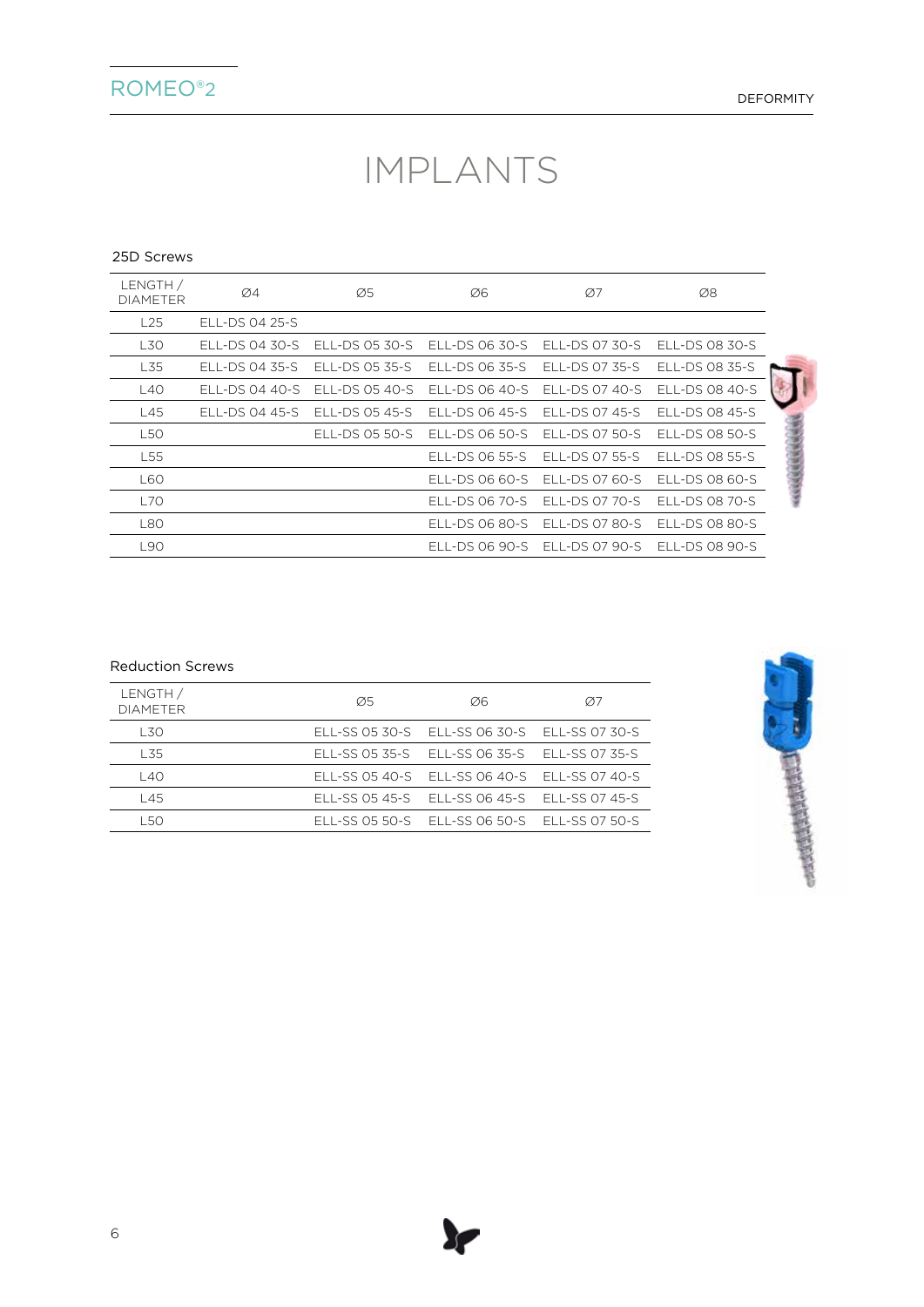| <b>SETSCREW</b>            | ELL-SC 00 00-S |
|----------------------------|----------------|
|                            |                |
| <b>ROD CONNECTOR AXIAL</b> | ELL-RC AX 00-S |
|                            |                |

| <b>RODS / STRAIGHT ø5,4</b> |                      |
|-----------------------------|----------------------|
| L100                        | FLI-RD 21 00-S       |
| l 120                       | FLI-RD 21 20-S       |
| l 140                       | FLL-RD 21 40-S       |
| L160                        | ELL-RD 21 60-S       |
| <b>180</b>                  | FLL-RD 2180-S        |
| 1.200                       | ELL-RD 22 00-S       |
| l 220                       | $F11 - RD 22 20 - S$ |
| l 240                       | $F11 - RD 22 40 - S$ |
| 1350                        | $F11 - RD$ 23 50-S   |
| 1500                        | FLL-RD 25 00-S       |
| L550                        | FLL-RD 25 50-S       |
|                             |                      |

| <b>ILIAC CONNECTOR</b> |                |
|------------------------|----------------|
| l 15                   | ELL-IC 00 15-S |
| l 20                   | ELL-IC 00 20-S |
| I 30                   | ELL-IC 00 30-S |
| 140                    | ELL-IC 00 40-S |
| l 50                   | ELL-IC 00 50-S |
| ၊ ဂေ                   | ELL-IC 00 60-S |
|                        |                |



#### **RODS / COBALT CHROMIUM / STRAIGHT ø5,4**

| , , , , , , , , , , , , , |                       |
|---------------------------|-----------------------|
| 1100                      | FLL-RD 11 00-S        |
| 1120                      | FLI-RD 11 20-S        |
| l 140                     | <b>ELL-RD 11 40-S</b> |
| 1160                      | FLL-RD 1160-S         |
| L <sub>180</sub>          | <b>ELL-RD 11 80-S</b> |
| 1200                      | FLL-RD 12 00-S        |
| 1220                      | FLL-RD 12 20-S        |
| 1240                      | FLI-RD 12 40-S        |
| 1.350                     | ELL.RD 13 50-S        |
| L500                      | ELL-RD 15 00-S        |
| 1.550                     | FLL-RD 15 50-S        |



| <b>ROD CONNECTOR</b><br>PΔ | ורה | $- - -$<br>~ ~<br>$\overline{\phantom{a}}$<br>$-$<br>-- |
|----------------------------|-----|---------------------------------------------------------|
| <b>PARALLEL</b>            |     | $\sim$<br>----                                          |





Implants can be delivered Non Sterile (ELL-xx xx xx-N) on demand.

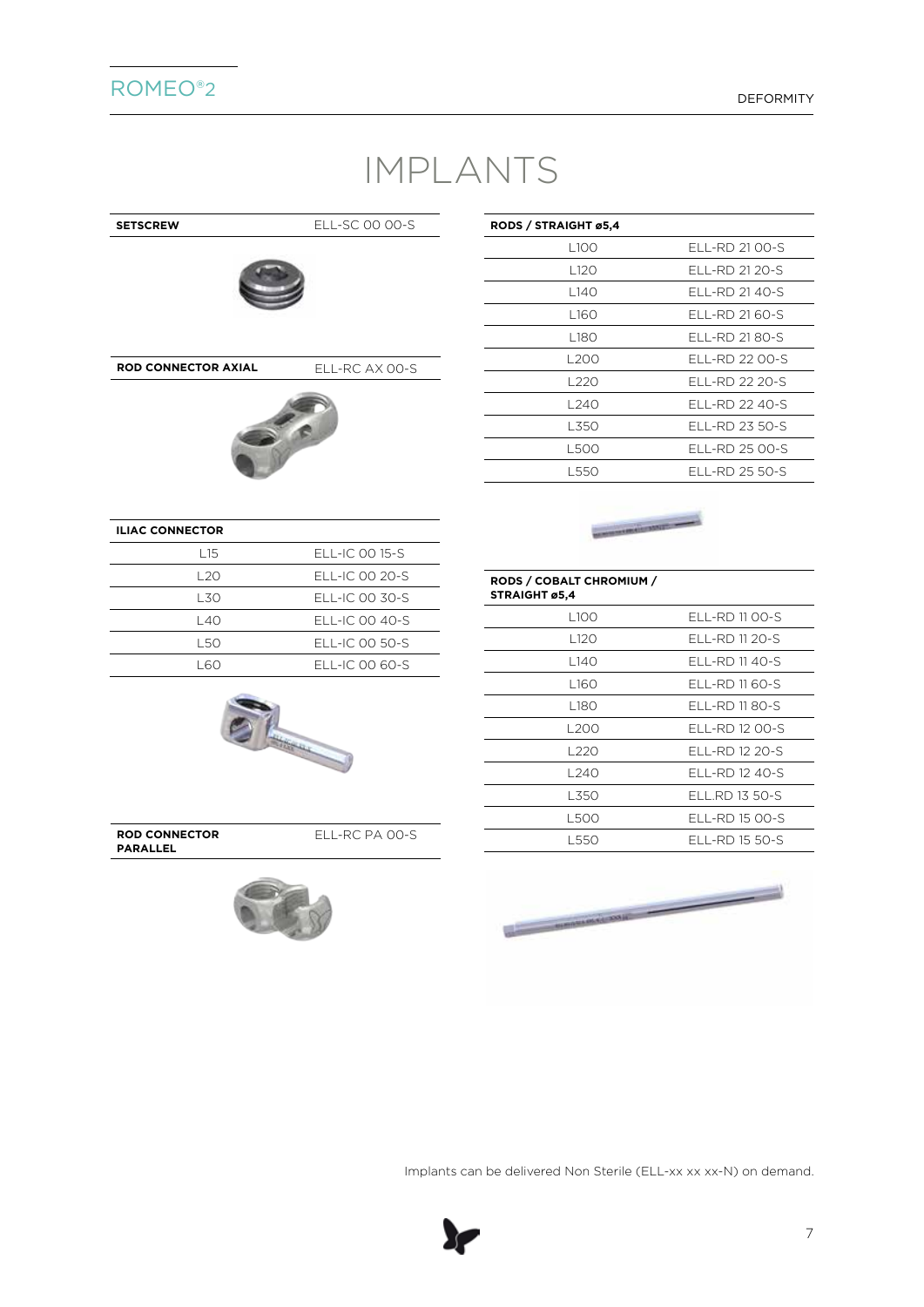| <b>CROSS CONNECTORS /</b><br><b>MULTIAXIAL</b> |                |
|------------------------------------------------|----------------|
| 133 TO 136                                     | ELL-CC MU 33-S |
| 1 36 TO 1 43                                   | FLI-CC MU 36-S |
| L43 TO L55                                     | ELL-CC MU 43-S |
| 155 TO 180                                     | FLI-CC MU 55-S |

#### **CROSS CONNECTORS / MULTIAXIAL PREBENT**

| 133 to 136  | ELL-CC MP 33-S     |
|-------------|--------------------|
| l 36 to L43 | FLI-CC MP 36-S     |
| 143 to 155  | $F11 - CC MP 43-S$ |
| 155 to 180  | FLI-CC MP 55-S     |





| <b>CROSS CONNECTORS /</b><br><b>STRAIGHT</b> |                    |
|----------------------------------------------|--------------------|
| l 18                                         | FLI-CC ST 18-S     |
| l 21                                         | $F11 - CC$ ST 21-S |
| l 24                                         | FLL-CC ST 24-S     |
| l 27                                         | FLI-CC ST 27-S     |
| 1.30                                         | FLL-CC ST 30-S     |
|                                              |                    |



Implants can be delivered Non Sterile (ELL-xx xx xx-N) on demand.

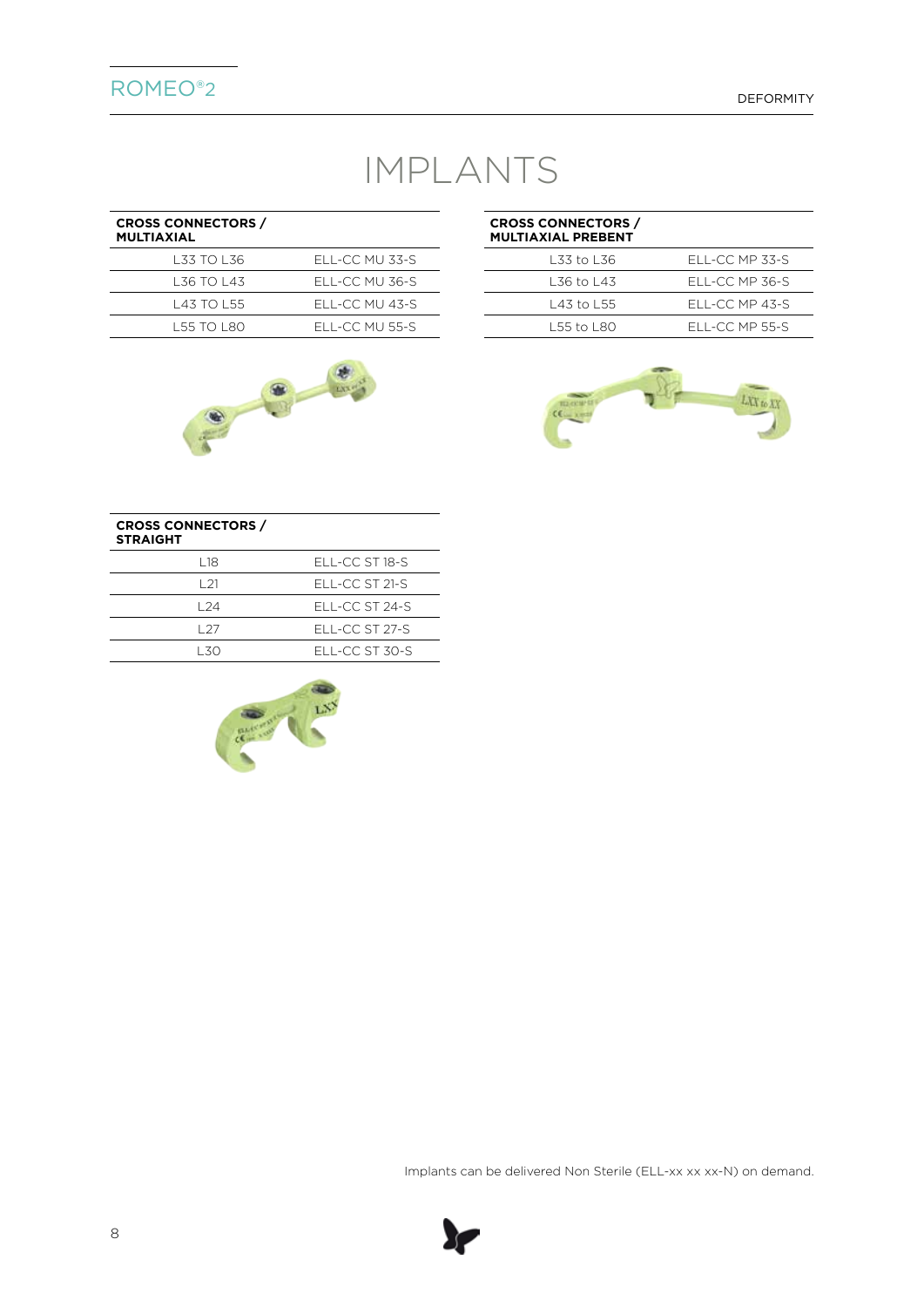## TECHNICAL FEATURES

### STANDARD SCREWS

- Streamlined tip
- Polyaxial & Monoaxial & Reduction Screws
- Low profile implants
- Sterile packaged



### 25D SCREWS

- Unique implant head design
- Semi polyaxiality
- Coronal & axial correction
- Clear marking identification
- Streamlined tip
- Sterile packaged



Clear LASER marking to identify the locked area

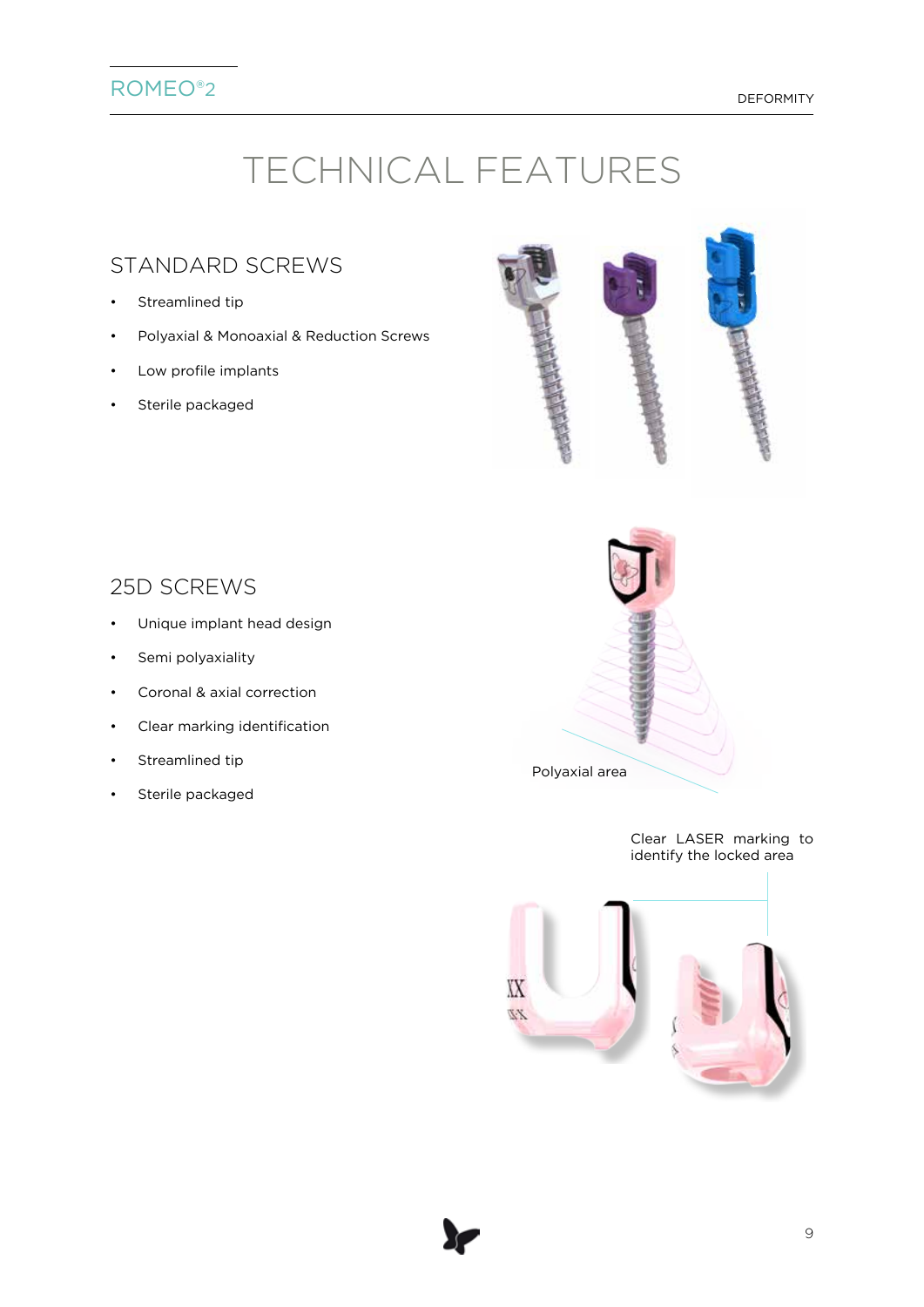### ROMEO®2 DEFORMITY

## INSTRUMENT SET



}f

| #         | <b>DESCRIPTION</b>          | <b>REFERENCE</b> |
|-----------|-----------------------------|------------------|
| $\bigcap$ | PEDICLE SOUNDER             | FLL-IN 01 02-N   |
| 02        | <b>SETSCREW TUBE</b>        | ELL-IN 0115-N    |
| 03        | <b>SETSCREW HOLDER</b>      | FLI-IN 0110-N    |
| 04        | <b>SETSCREW TIGHTENER</b>   | ELL-IN 04 06-N   |
| 05        | <b>SCREWDRIVER SHAFT PS</b> | ELL-IN 01 03-N   |
| 06        | SCREWDRIVER SHAFT MS        | ELL-IN 01 20-N   |
| 07        | <b>SCREWDRIVER SHAFT SS</b> | ELL-IN 0116-N    |
| 08        | <b>SCREWDRIVER SLEEVE</b>   | ELL-IN 20 03-N   |
| 09        | <b>SCREWDRIVER TUBE</b>     | ELL-IN 21 03-N   |
| 10        | PEDICLE PROBE               | FLL-IN 01 22-N   |
| 11        | BONE AWI                    | ELL-IN 02 01-N   |
| 12        | STRAIGHT HANDLE RATCHET     | HAN-SI RA ST-N   |
| 13        | T-HANDI F                   | HAN-SI MD TE-N   |

| #   | <b>DESCRIPTION</b>           | REFERENCE      |
|-----|------------------------------|----------------|
| 14  | <b>COUNTER TORQUE</b>        | ELL-IN 01 11-N |
| 15  | ROD BENDER                   | ELL-IN 00 09-N |
| 16  | DYNAMOMETRIC TIGHTENER       | ELL-IN 03 06-N |
| 17  | <b>DISTRACTION FORCEPS</b>   | ELL-IN 00 07-N |
| 18  | <b>COMPRESSION FORCEPS</b>   | ELL-IN 00 08-N |
| 19  | <b>CALIPER</b>               | ELL-IN 00 12-N |
| 20  | <b>IMPLANT HOLDER</b>        | ELL-IN 01 04-N |
| -21 | <b>ROCKER</b>                | ELL-IN 00 05-N |
| 22  | ROD TEMPLATE L250            | ELL-IN 00 28-N |
|     | <b>INSTRUMENTS CONTAINER</b> | ROM-BX 10 01-N |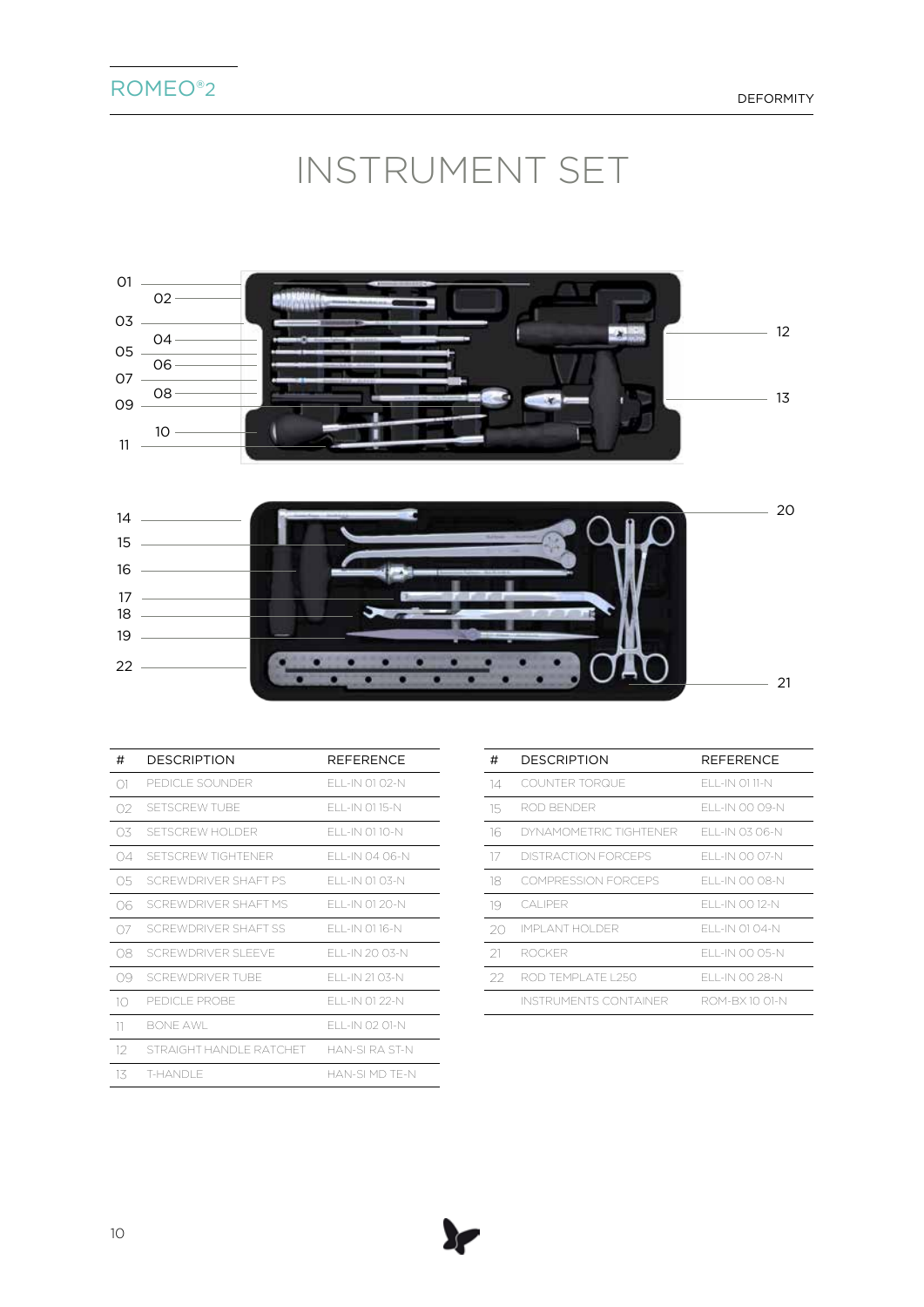### ROMEO®2 DEFORMITY

## INSTRUMENT SET



Τ.

| #  | <b>DESCRIPTION</b>         | <b>REFERENCE</b> |
|----|----------------------------|------------------|
|    | I AMINA PREPARER           | ELL-IN 00 30-N   |
| 02 | <b>HOOK PUSHER</b>         | ELL-IN 00 32-N   |
| 03 | PEDICLE PROBE SMALL        | ELL-IN 01 23-N   |
| 04 | PEDICLE PREPARER           | ELL-IN 00 29-N   |
| 05 | <b>HOOK HOLDER LATERAL</b> | ELL-IN 01 31-N   |
| 06 | <b>HOOK HOLDER</b>         | ELL-IN 00 31-N   |
|    | MARKER I FFT               | ELL-IN 00 25-N   |
|    | <b>MARKER RIGHT</b>        | ELL-IN 00 24-N   |

| #         | <b>DESCRIPTION</b>        | <b>REFERENCE</b> |
|-----------|---------------------------|------------------|
|           | CORONAL BENDER LEFT       | ELL-IN 00 27-N   |
| $1^\circ$ | CORONAL BENDER RIGHT      | ELL-IN 01 27-N   |
| 11        | SAGITTAL BENDER LEFT      | ELL-IN 00 26-N   |
| 12        | SAGITTAL BENDER RIGHT     | ELL-IN 01 26-N   |
| 13        | <b>HEXAGONAL WRENCH</b>   | ELL-IN 00 33-N   |
| 14        | <b>DEROTATION FORCEPS</b> | ELL-IN 01 18-N   |
| 15        | <b>ROD PERSUADER</b>      | ELL-IN 01 19-N   |
| 16        | ROD TEMPLATE L500         | ELL-IN 01 28-N   |
|           | INSTRUMENTS CONTAINER     | ROM-BX 40 01-N   |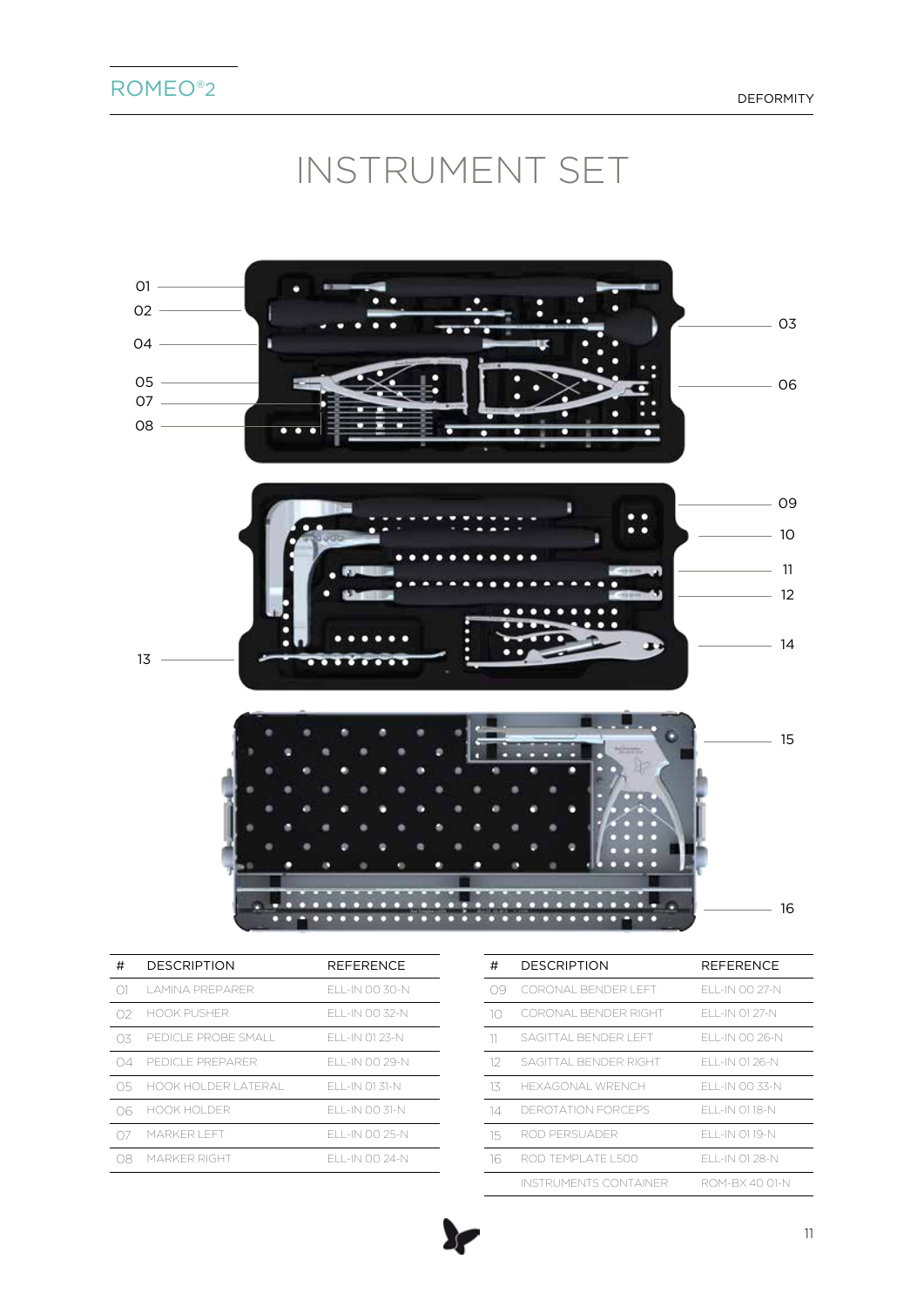### QUICK RELEASE REDUCER

The QR REDUCER is a versatile instrument that can be used for:

- Rod persuasion into a screw head.
- Bilateral, powerful and controlled spondylolisthesis reduction.
- Deformity reduction, with multilevel sequential use.
- Vertebral body derotation through application of a cantilever force on the screw.



The QR reducer ELL-IN 10 34-N is composed of:

- Part A: Handle
- Part B: Tube
- Part C: Shaft
- Part D: T Handle

The QR reducer handle design:

- 1. Quick Release ring
- 2. Quick Release door
- 3. Locking ring



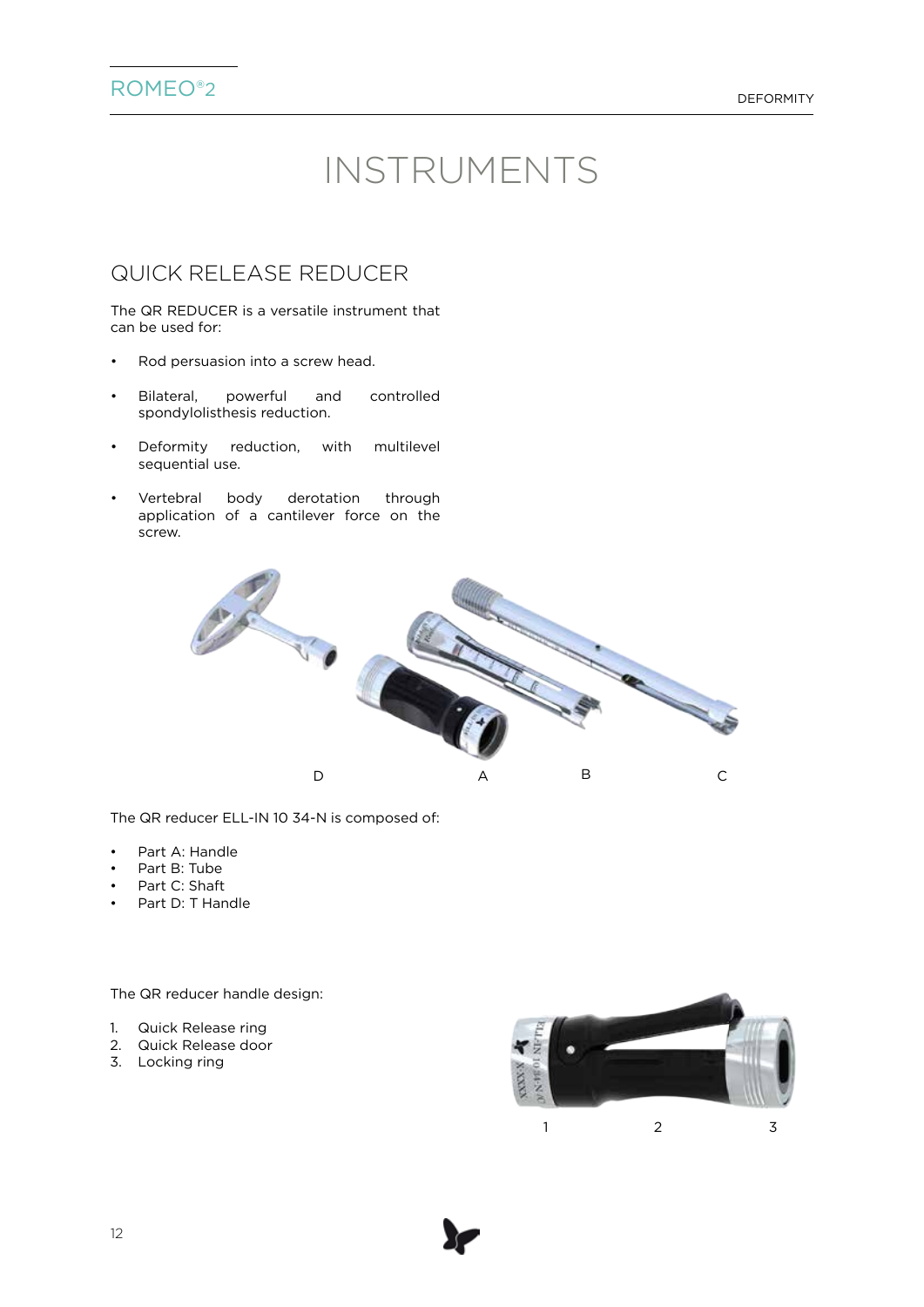### QUICK RELEASE REDUCER

1- Insert the shaft into the reducer tube. The extremity of the shaft has to be slightly squeezed to ease the insertion.



2- Connect the handle to the tube. Firmly screw the locking ring of the handle.



3- Push the shaft into the handle and turn the handle clockwise to engage the thread. The engagement of the tube thread into the handle must be carefully performed. Do NOT force. The assembling procedure is finished when the position marker of the shaft is aligned with the «start» LASER marking of the tube.

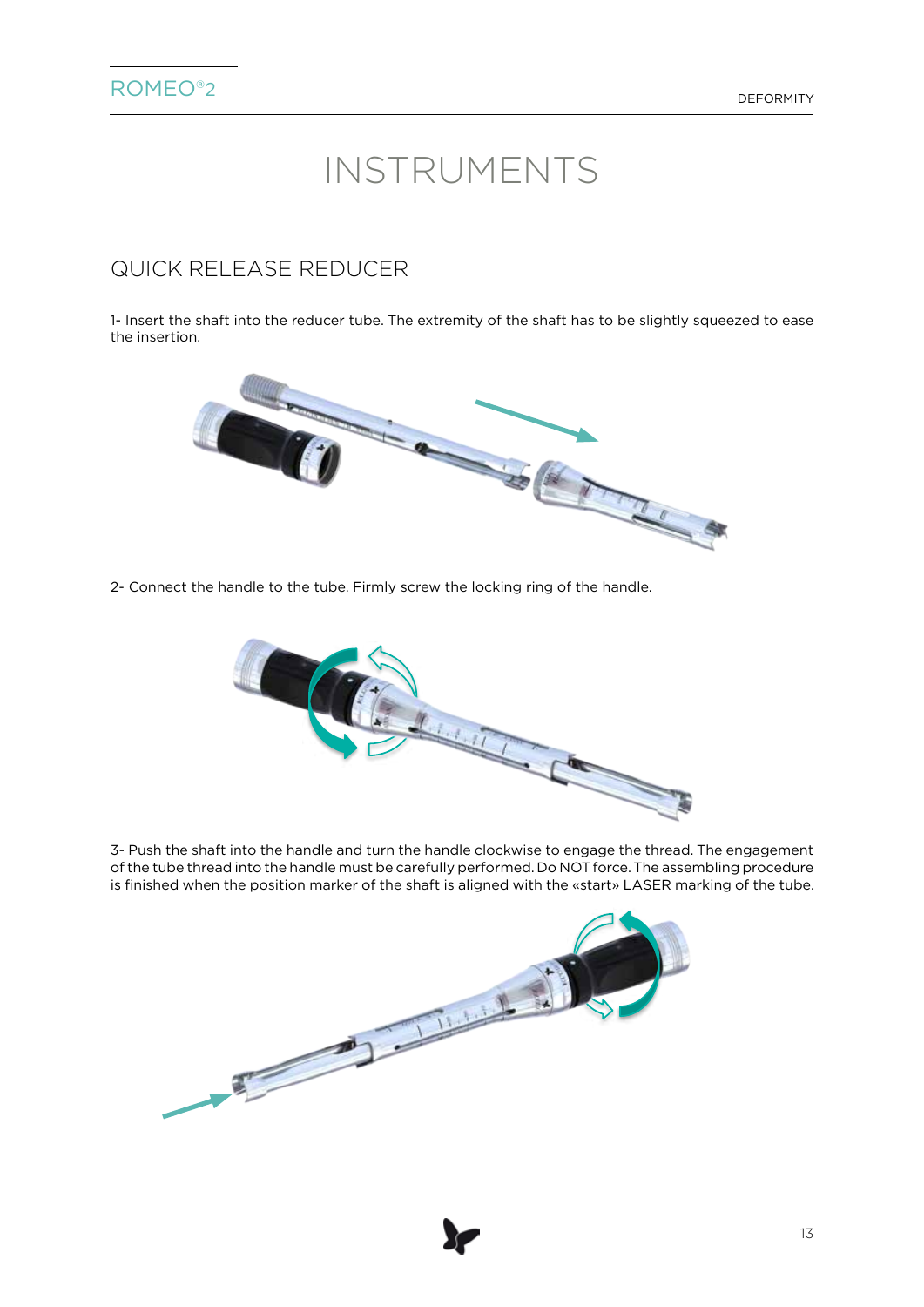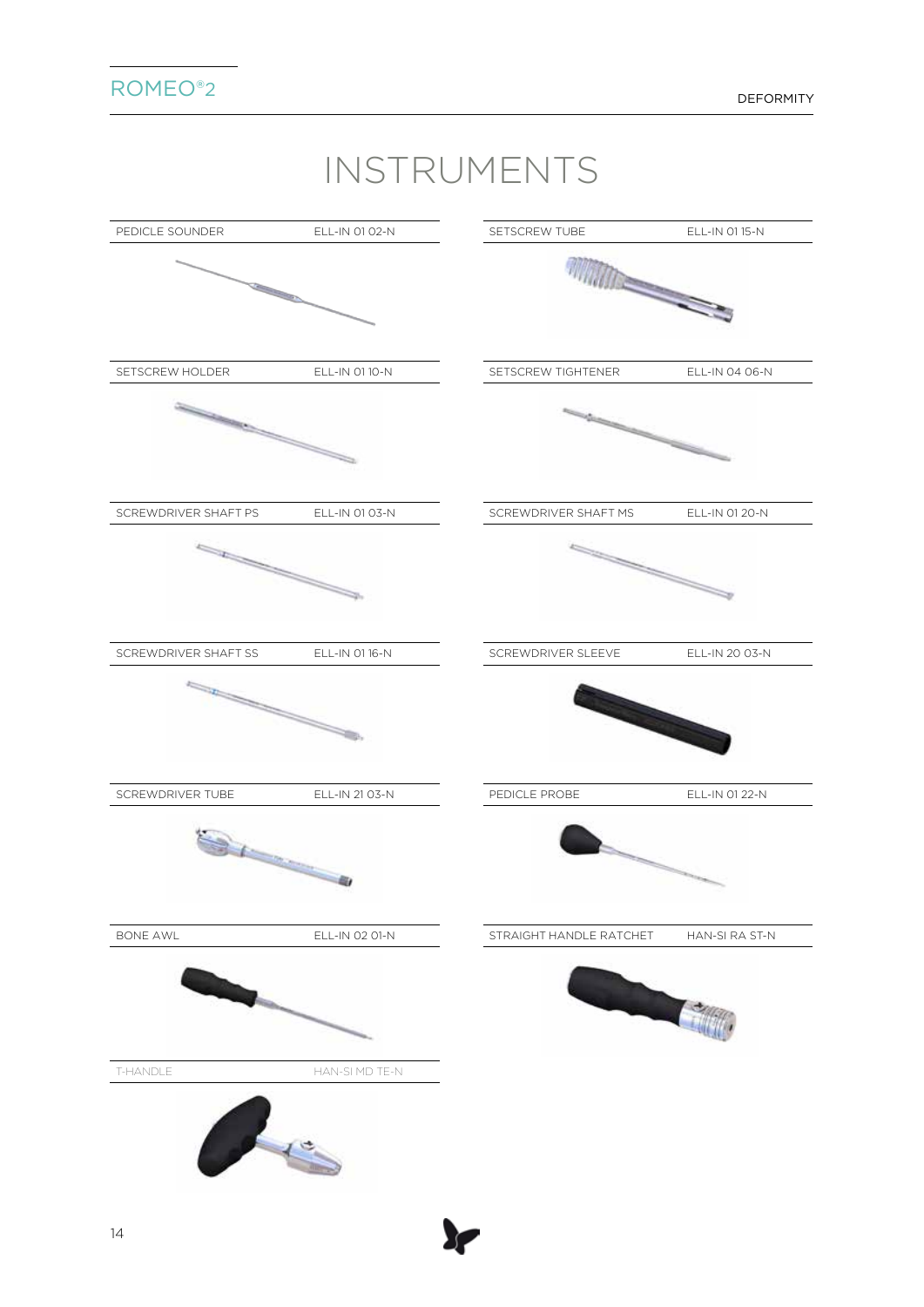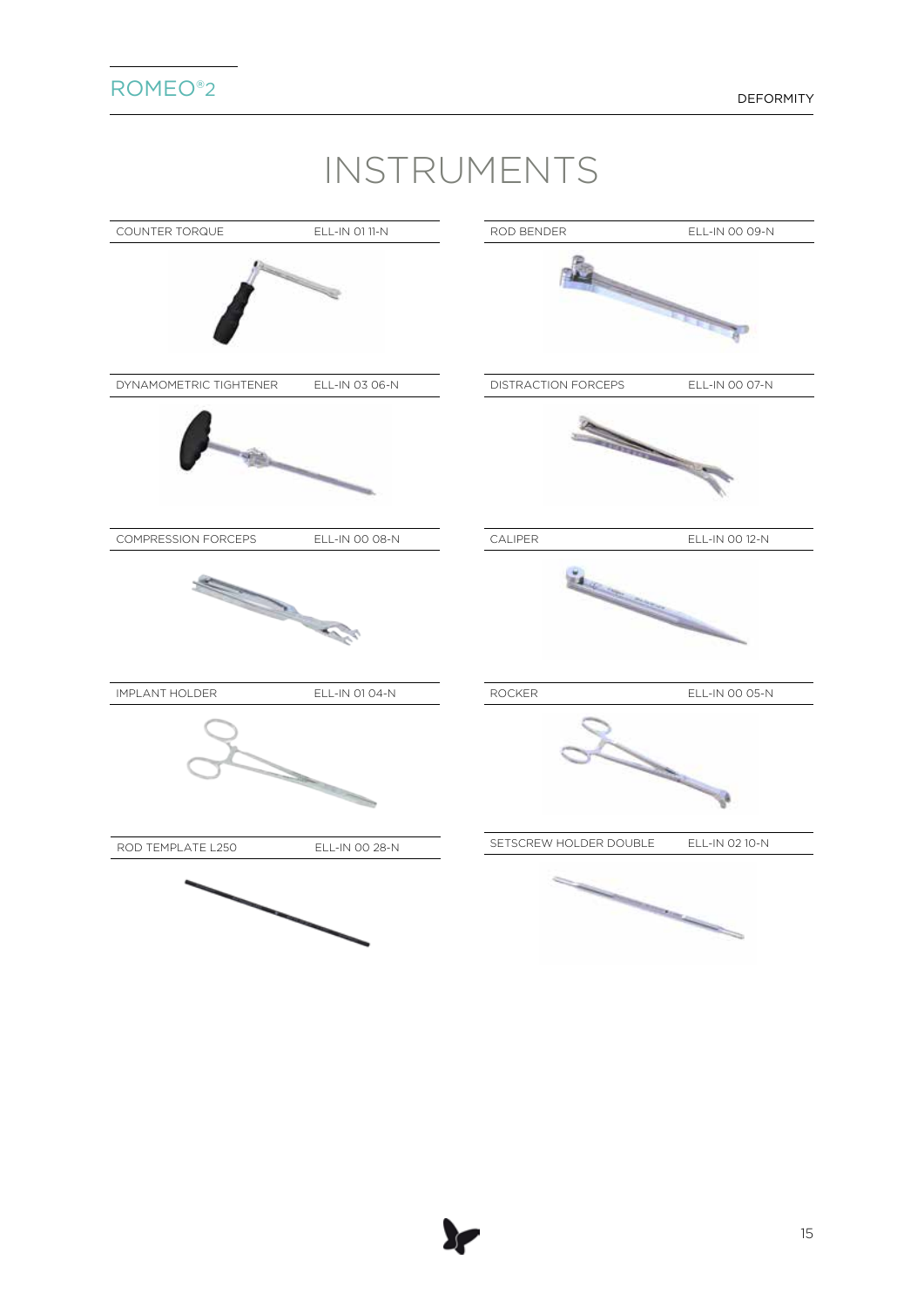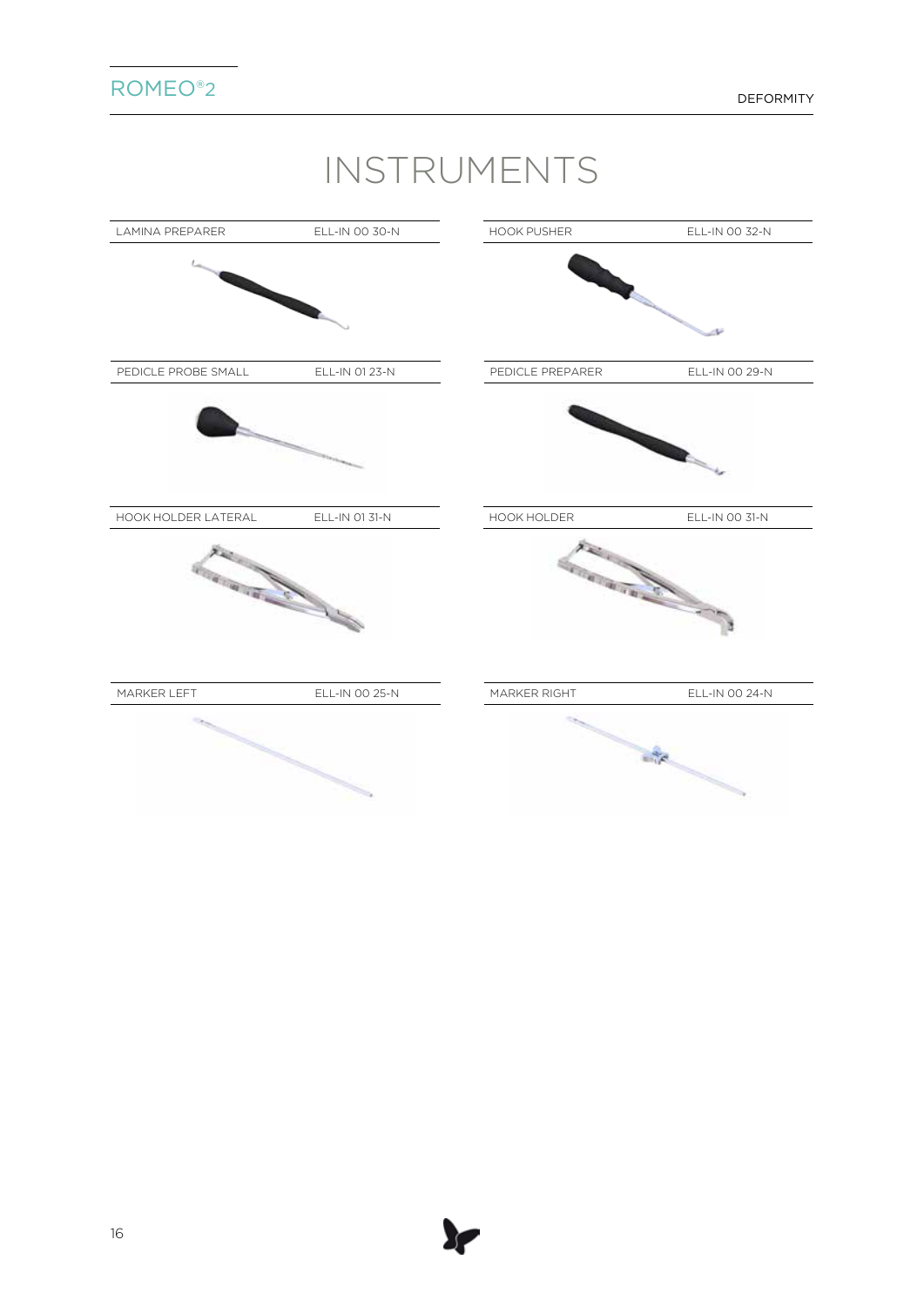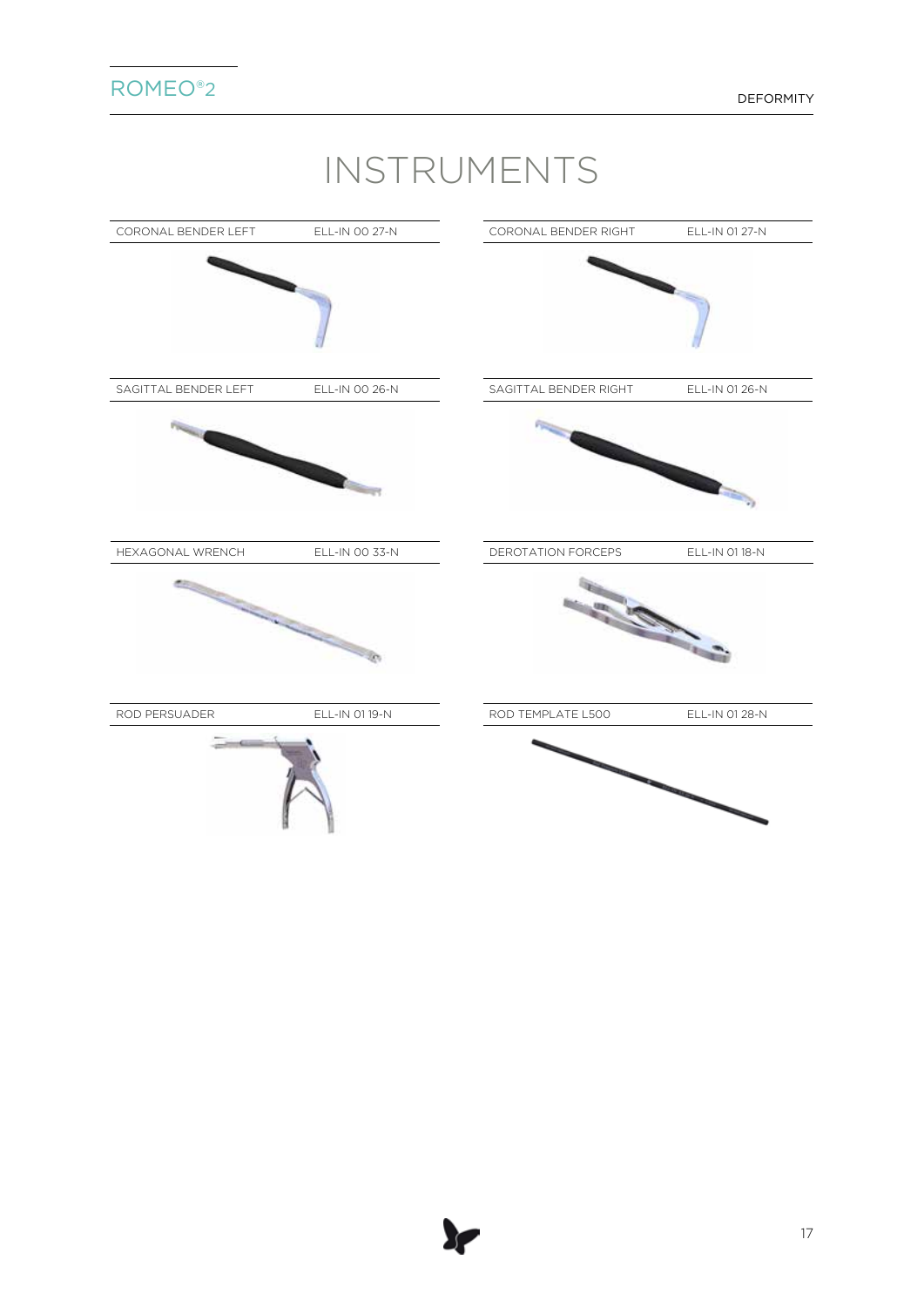### **CROSS CONNECTORS SYSTEM 2 INSTRUMENTS**

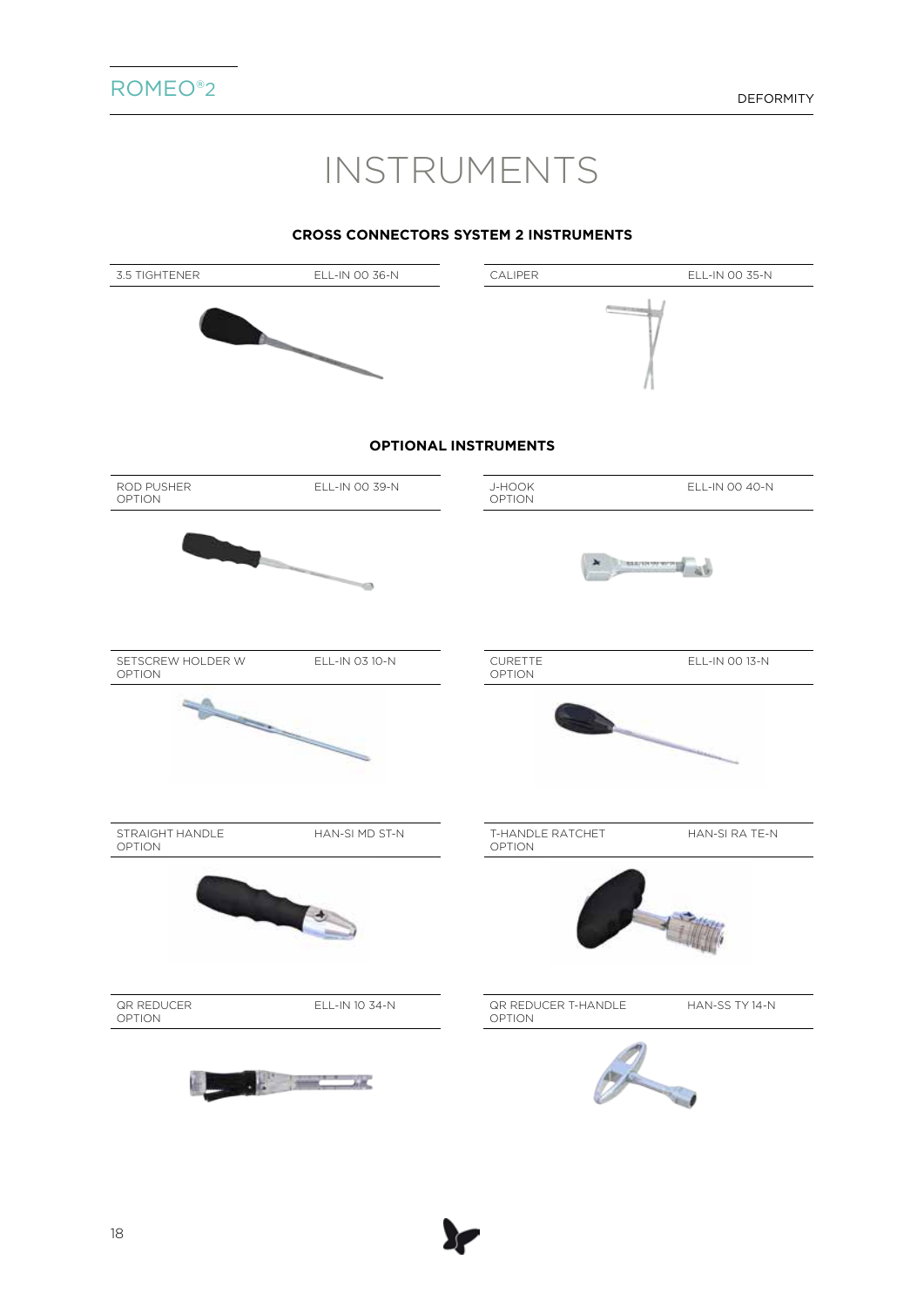### STEP **1**



#### PEDICLE PREPARATION

PEDICLE SOUNDING

X-ray control.

After determining the entry point in the pedicle, perforate the outer cortex with the bone awl and open the pedicle canal with the probe.

The probes are LASER marked to determine the appropriate length of the screws.

**Note**: When implanting a Ø4mm screw, it is **mandatory** to use the pedicle probe small.

For Ø5, Ø6, Ø7 and Ø8mm use the pedicle probe.

| <b>INSTRUMENT</b>   | <b>REFERENCE</b>     |
|---------------------|----------------------|
| <b>BONE AWL</b>     | FLI-IN 02 01-N       |
| PEDICLE PROBE       | $F11 - IN 01 22 - N$ |
| PEDICLE PROBE SMALL | $F11 - IN 01 23 - N$ |

Insert the pedicle sounder to verify the integrity of the screw path. Markers "left & right" can be used during

### STEP **2**



| <b>INSTRUMENT</b> | <b>REFERENCE</b>     |
|-------------------|----------------------|
| PEDICLE SOUNDER   | FLI-IN 01 02-N       |
| MARKER I FFT      | $F11 - IN 00 25 - N$ |
| MARKER RIGHT      | $F11 - IN 00 24 - N$ |

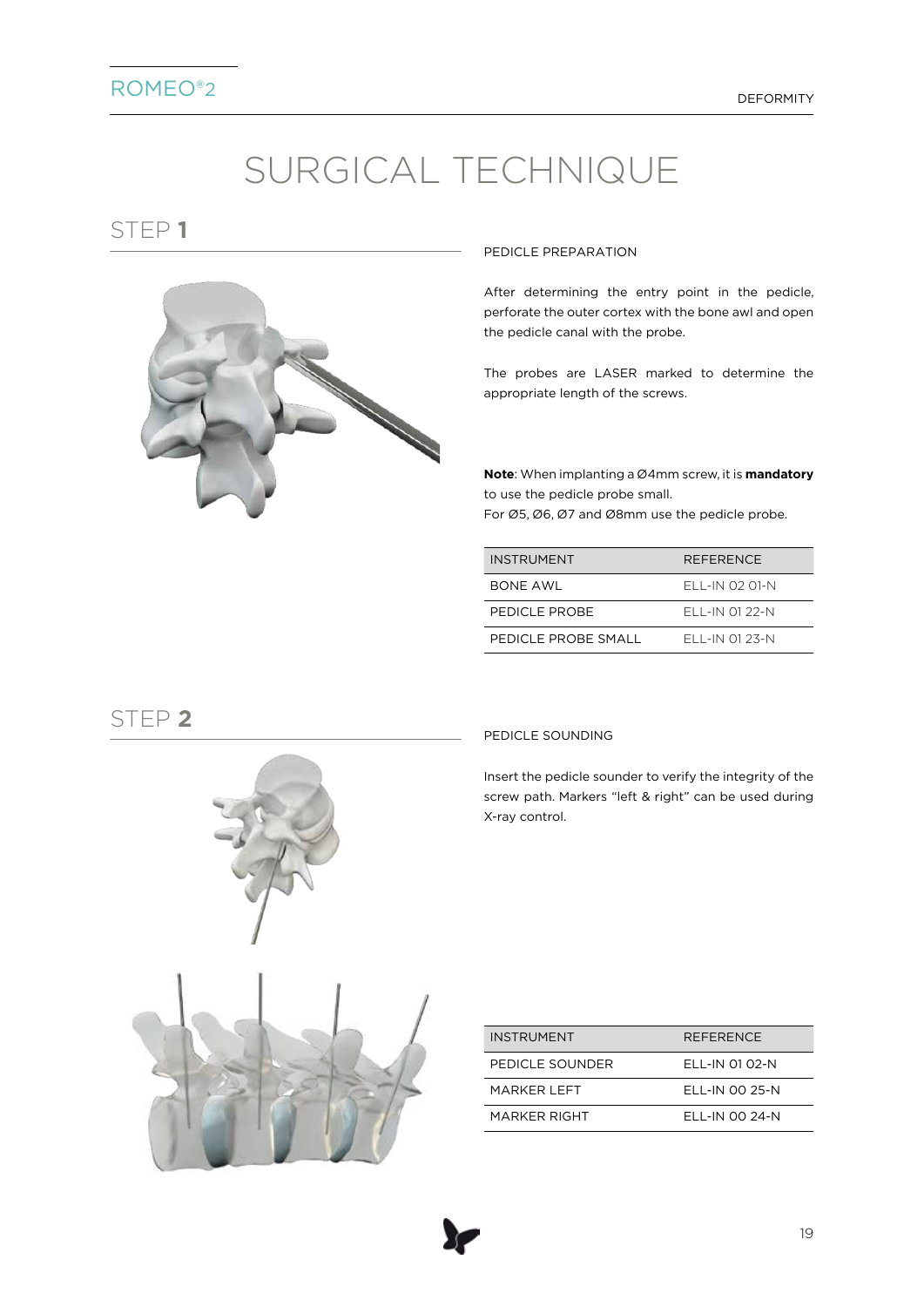### STEP **3**

#### SCREWDRIVER ASSEMBLING

- 01. Insert the screwdriver tube into the screwdriver sleeve through the hole with the LASER mark "UP", until a "click" is heard.
- 02. Select the screwdriver shaft PS and slide it into the distal end of the screwdriver tube until it clicks.
- 03. Connect the assembly to a handle option, e.g. straight handle ratchet.



| <b>INSTRUMENT</b>                 | <b>REFERENCE</b> |
|-----------------------------------|------------------|
| SCREWDRIVER SHAFT PS              | FLI-IN 01 03-N   |
| <b>SCREWDRIVER TUBE</b>           | ELL-IN 21 03-N   |
| <b>SCREWDRIVER SLEEVE</b>         | FLI-IN 2003-N    |
| STRAIGHT HANDLE<br><b>RATCHET</b> | HAN-SI RA ST-N   |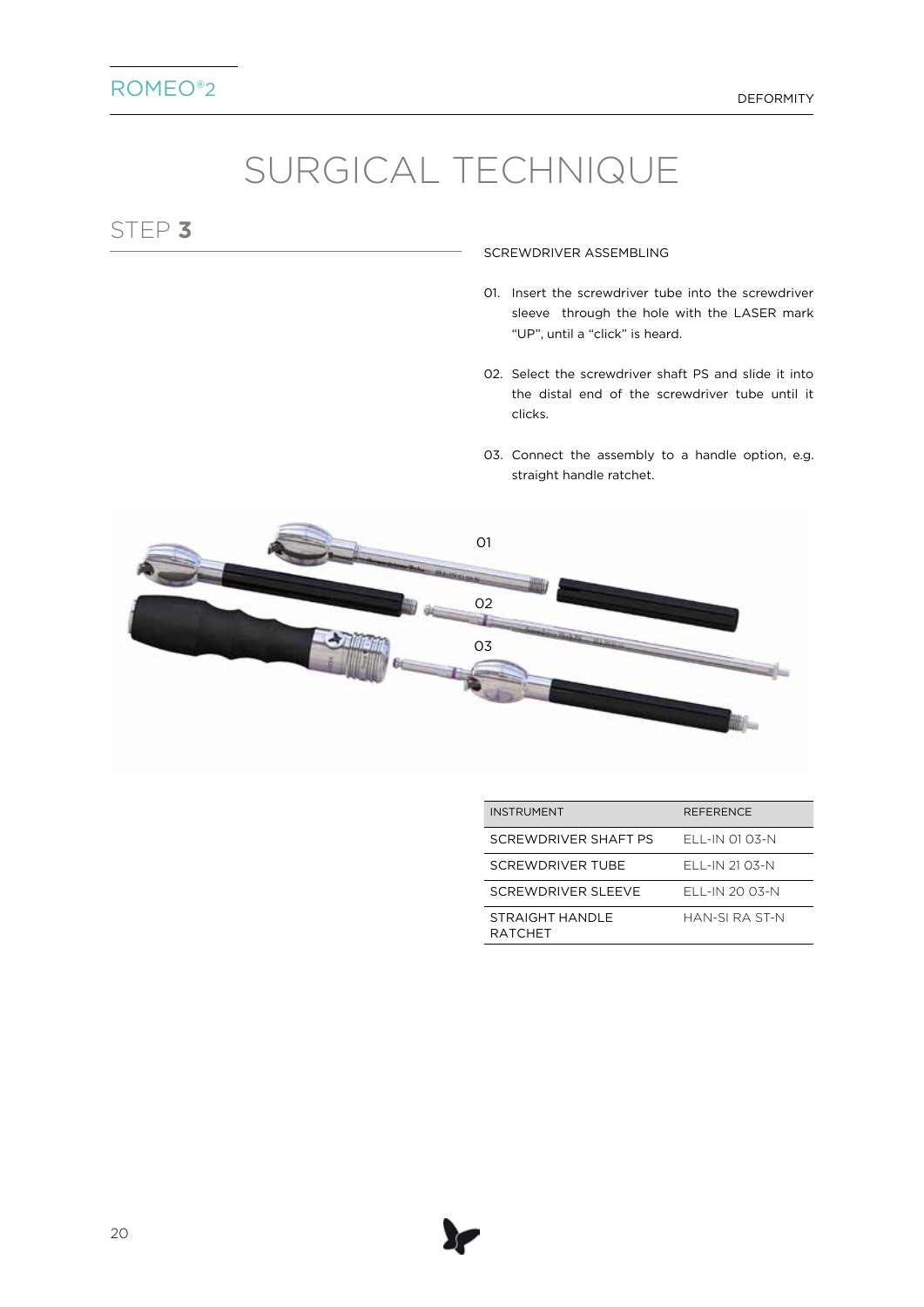### STEP **4**



### SCREW INSERTION

Connect the screw to the screwdriver and proceed to implantation.

Repeat this step for each screw.

The 25D screws can selectively be implanted in the vertebrae that need to be directly derotated.

As shown in fig. 1, Thoracic vertebrae 7 to 10 are instrumented with 25D screws, i.e. targeted vertebra that will need coronal and axial corrections, located at the apex of the curvature.





| <b>INSTRUMENT</b>          | <b>REFERENCE</b> |
|----------------------------|------------------|
| SCREWDRIVER SHAFT PS       | FI I -IN 01 03-N |
| <b>SCREWDRIVER TUBE</b>    | FLL-IN 21 03-N   |
| SCREWDRIVER SLEEVE         | FLL-IN 20 03-N   |
| STRAIGHT HANDLE<br>RATCHET | HAN-SI RA ST-N   |
|                            |                  |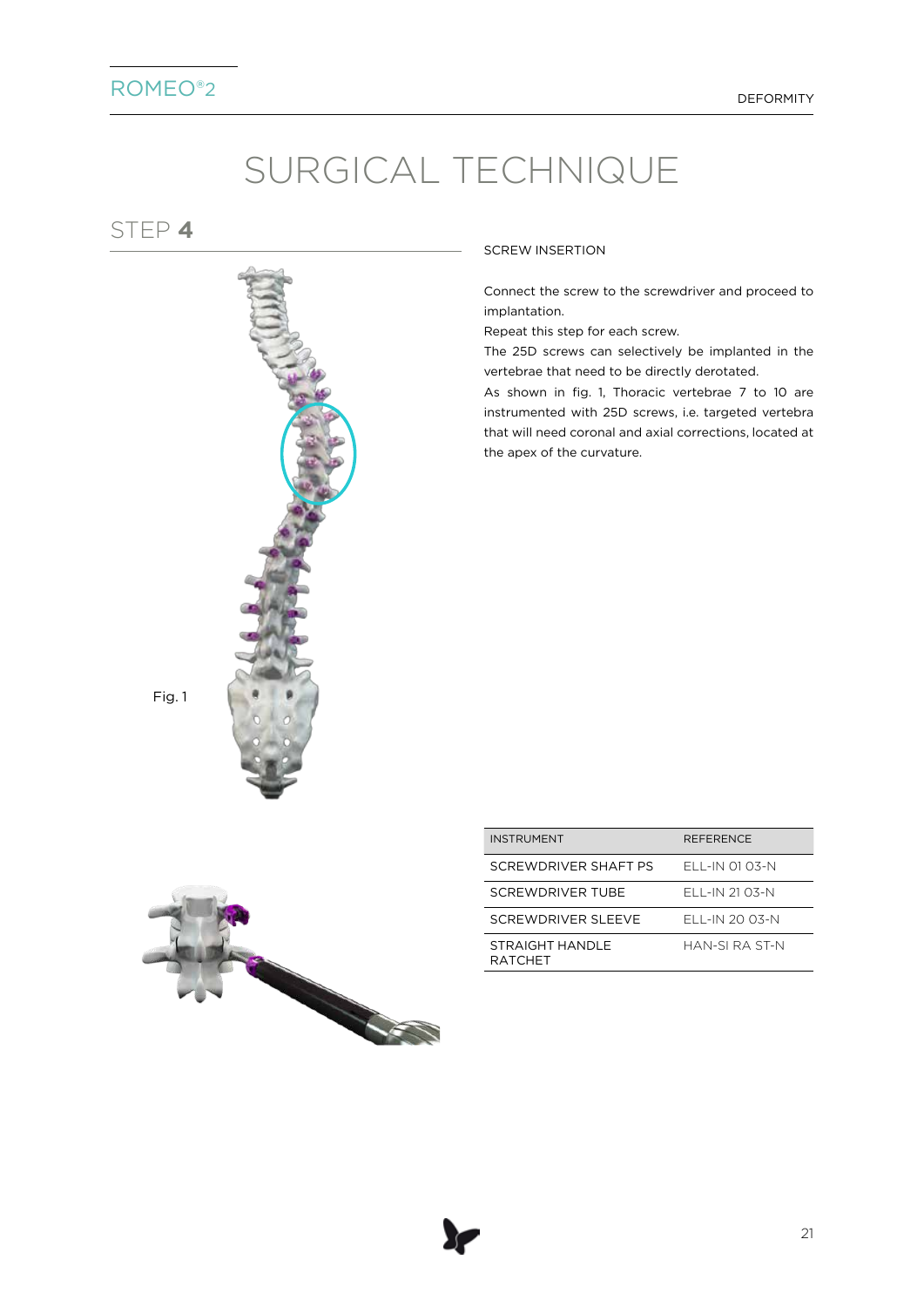### STEP **5**



#### ROD SELECTION & CONTOURING

Determine the appropriate contour and length of the rod using the rod template L500.

Perform rod contouring using the rod bender.

**Note:** ROMEO®2 rods are Ø5.4mm. To contour a Titanium rod, the radius selector of the bender can be positioned on 5, 6, 7 or 8. When a cobalt chromium needs to be contoured, we recommend to position the radius selector of the bender on 7 or 8.

Once bent, rods should not be bent back again. Repeated bending can weaken the rod.



| <b>INSTRUMENT</b> | <b>REFERENCE</b> |
|-------------------|------------------|
| ROD TEMPLATE L500 | FLI-IN 01 28-N   |
| ROD BENDER        | FLI-IN 00 09-N   |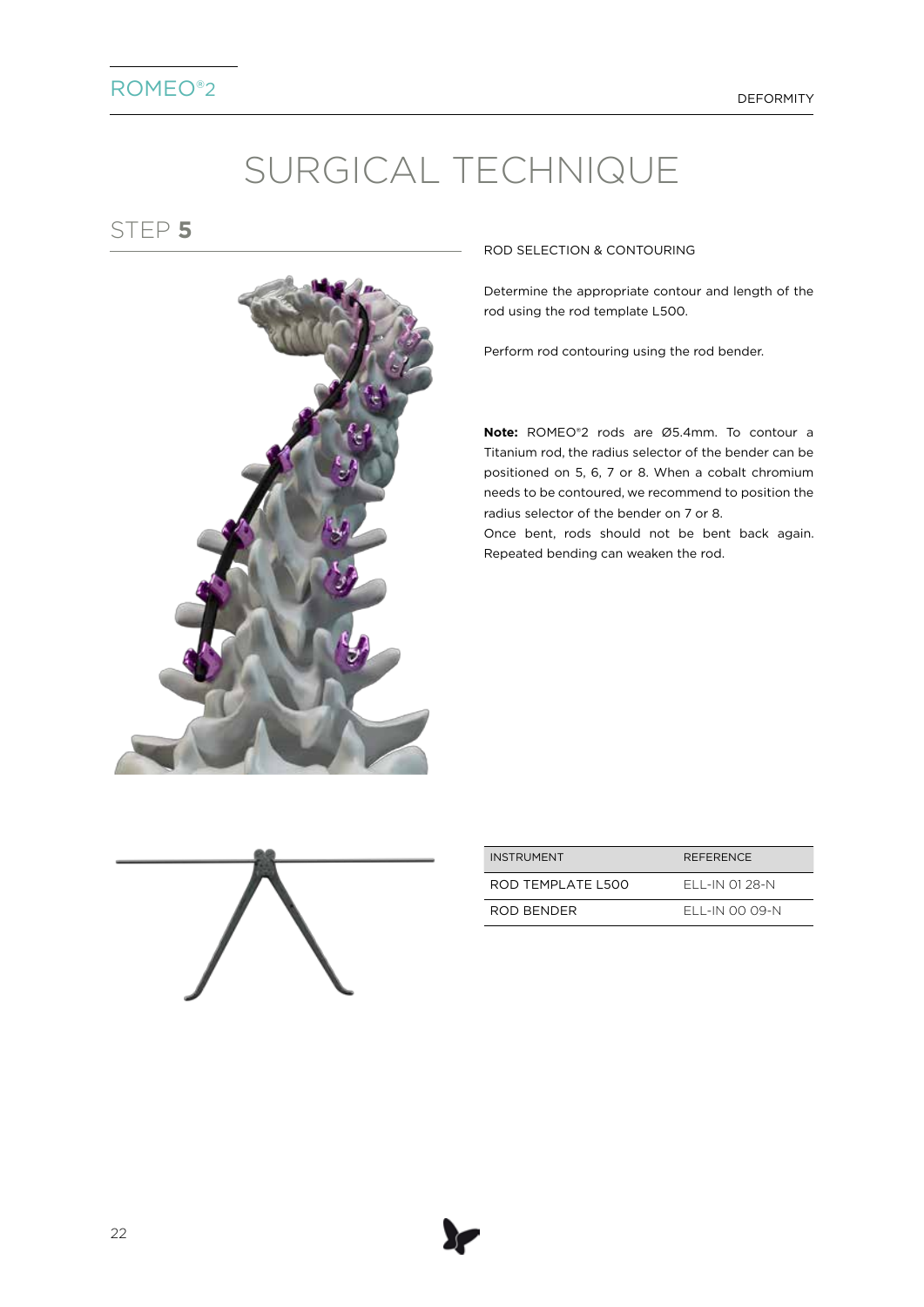### STEP **6**



#### ROD PLACEMENT

According to surgeon's philosophy, different approaches can be considered for rod placement prior to derotation.

One rod only in the concavity of the curve

One rod only in the convexity of the curve

Two rods at the same time

This surgical technique describes the approach based on one rod placed in the concavity.

Start at the lower levels of the construct. Implant holder and/or derotation forceps can be used for rod insertion.

**Note:** Spineart provides rods with different mechanical properties: Titanium and cobalt chromium rods, both in Ø5.4mm. Cobalt Chromium rods present a stiffness value that is twice higher than the Titanium rods. When used, Cobalt Chromium rods reduce the loss of correction after derotation of the scoliotic spine.

| <b>INSTRUMENT</b>  | <b>REFERENCE</b>     |
|--------------------|----------------------|
| IMPI ANT HOI DER   | $F11 - IN 01 04 - N$ |
| DEROTATION FORCEPS | FLI-IN 0118-N        |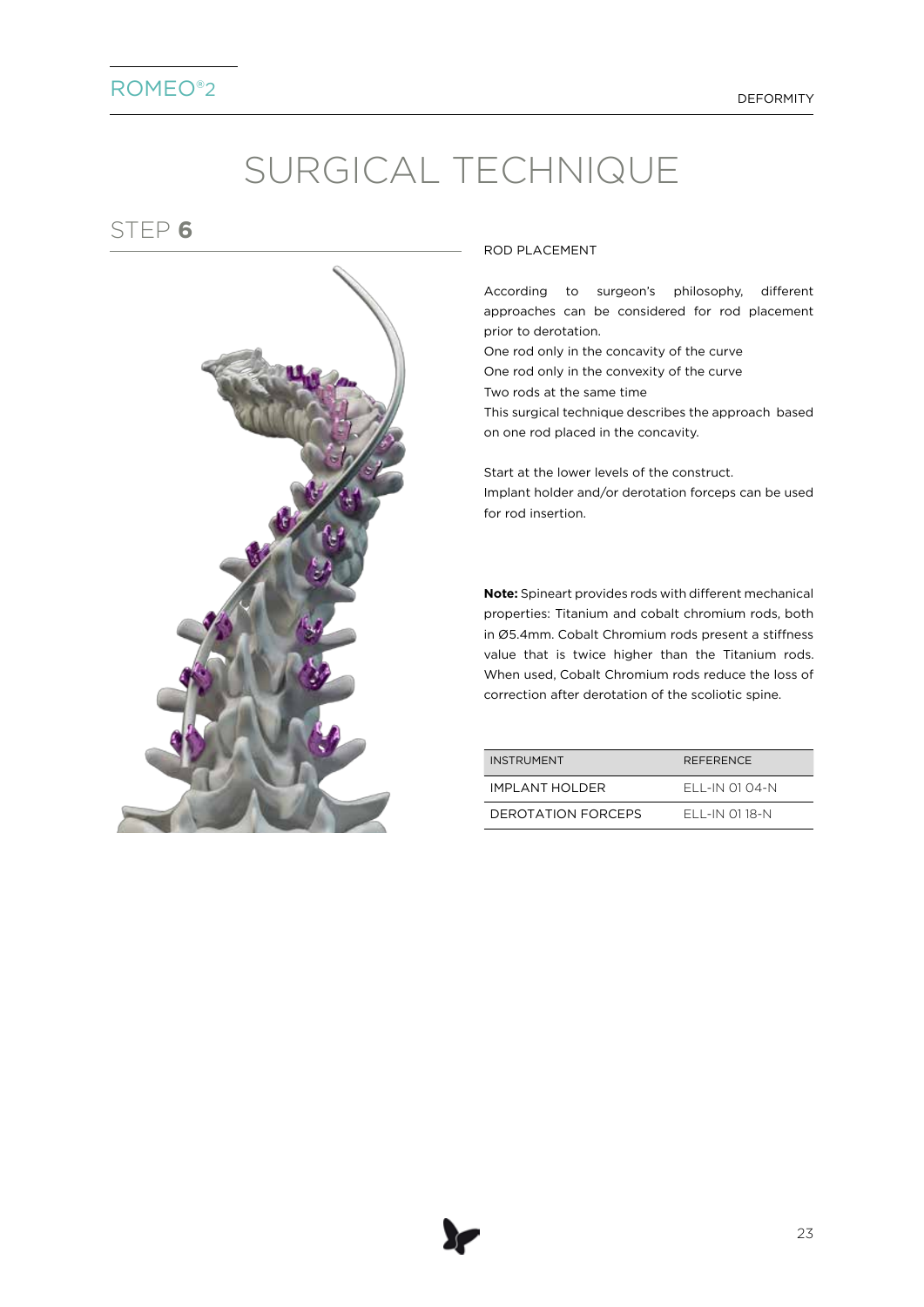### STEP **7**



#### ROD PLACEMENT

Start inserting the setscrews from the caudal part of the construct. The setscrews should not be firmly locked at this stage, to allow movement of the rod in the screw heads.

Connect the setscrew to the setscrew holder. three different setscrew holders are available.

To ensure the placement of the setscrew and avoid any cross threading, the setscrew tube can be used.

| <b>INSTRUMENT</b>                                  | <b>REFERENCE</b> |
|----------------------------------------------------|------------------|
| SETSCREW HOLDER                                    | FI I -IN 01 10-N |
| SETSCREW HOLDER DOUBLE FILL-IN 02 10-N<br>Optional |                  |
| SETSCREW HOLDER W<br>Optional                      | FI I -IN 03 10-N |
| SETSCREW TUBE                                      | FI I -IN 0115-N  |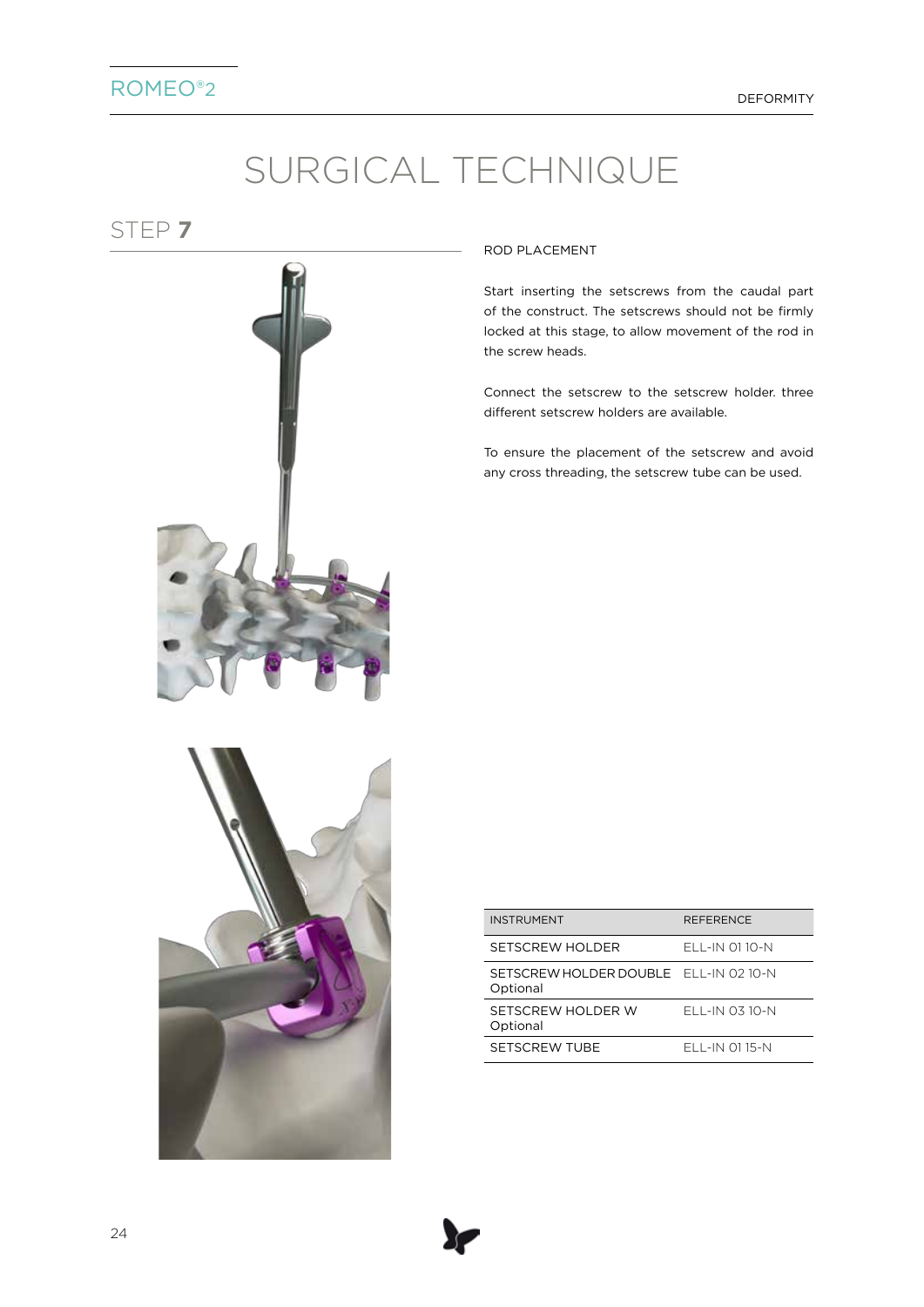### STEP **8**



#### ROD PLACEMENT

Before proceeding with rod placement in the upper levels, the 25D screw head orientation must be checked.

The LASER marking **must** be orientated medially for the screws seating in the concavity, and laterally for the screws seating in the convexity.

### STEP **9**





#### ROD PERSUASION

Persuade the rod into the implant head by turning the handle part of the QR reducer or the QR T handle. Sequential manipulation of the QR reducer can be performed for multilevel rod reduction.

In case of particular anatomy configuration, the QR reducer T handle can be used.

The rod must be loose enough to allow its rotation in the next steps.

In addition to easing the insertion of the contoured rod into the implant heads, the 25D screws help in reducing the stress that could be transmitted from the rod to the vertebrae.

If the rod is fully seated in the implant heads, setscrew can be inserted through the QR reducer.

| <b>INSTRUMENT</b>          | <b>REFERENCE</b>     |
|----------------------------|----------------------|
| <b>QR REDUCER</b>          | $F11 - IN 10 34 - N$ |
| <b>QR REDUCER T HANDLE</b> | HAN-SS TY 14-N       |
| SETSCREW HOLDER W          | FI I -IN 03 10-N     |

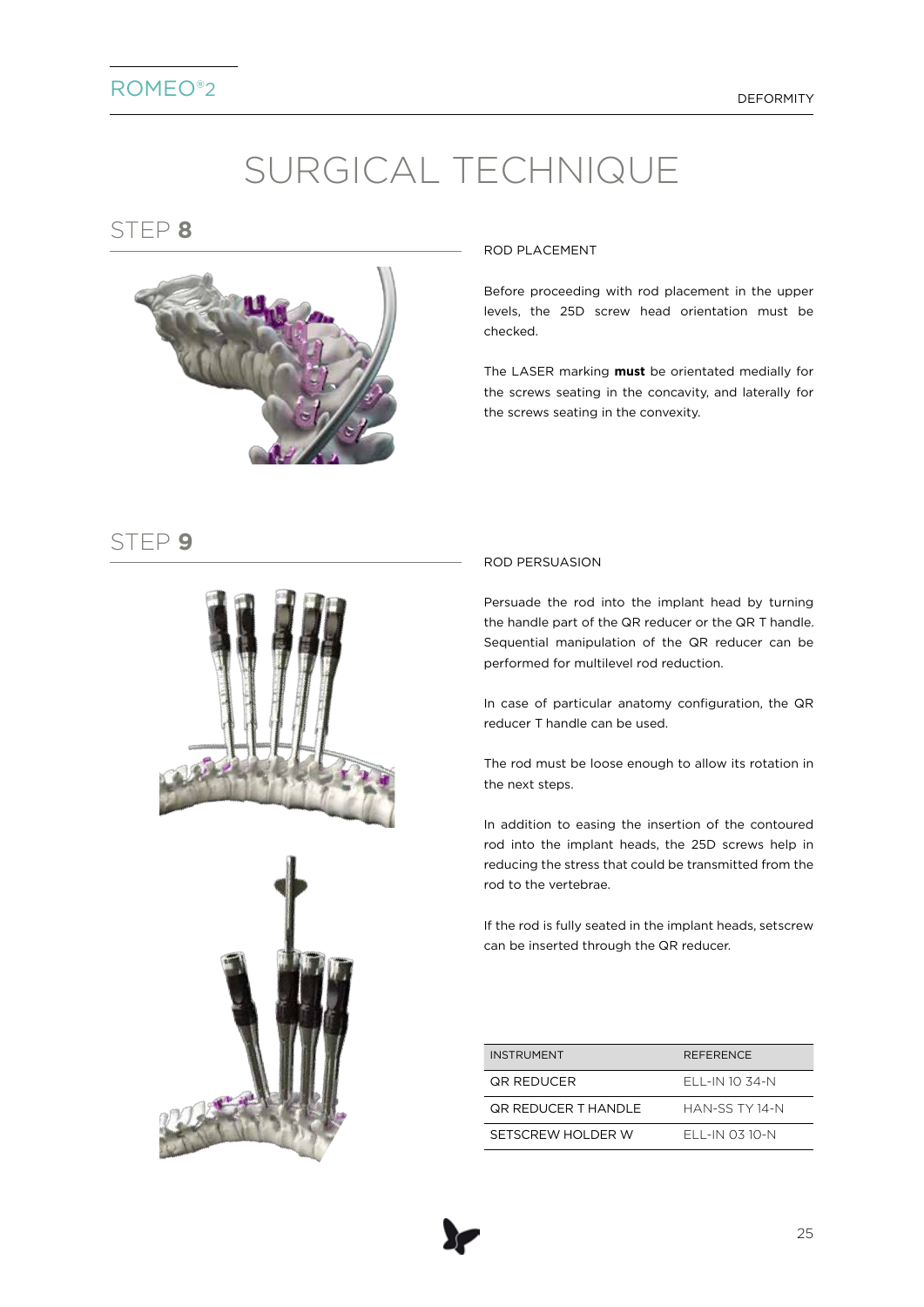STEP **10**

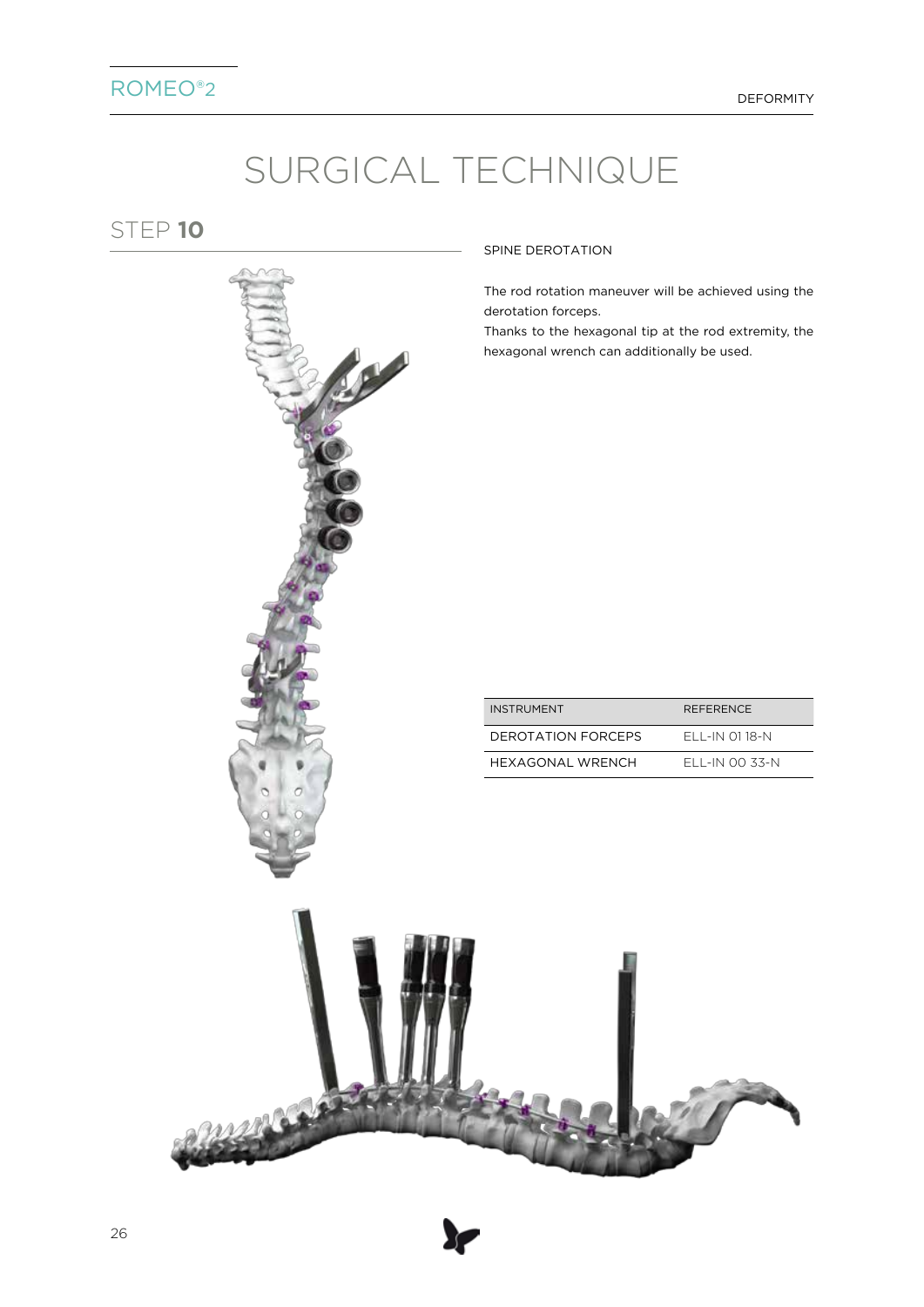STEP **11**



### SPINE DEROTATION

The rod is axially rotated at 90° to restore the sagittal plane balance.

Once the rotation of the rod is complete, release the derotation forceps. Firmly tighten the setscrews. You may use the counter torque and the setscrew tightener connected to a T-Handle.

Start at the caudal part of the construct and progressively advance to the vertebrae instrumented with the 25D screws.

Do not tighten the setscrews of the 25D screws before any vertebral body derotation maneuvers.

| <b>INSTRUMENT</b>     | <b>REFERENCE</b> |
|-----------------------|------------------|
| <b>COUNTER TORQUE</b> | FI I -IN 01 11-N |
| SETSCREW TIGHTENER    | FLI-IN 04 06-N   |
| T-HANDI F             | HAN-SI MD TF-N   |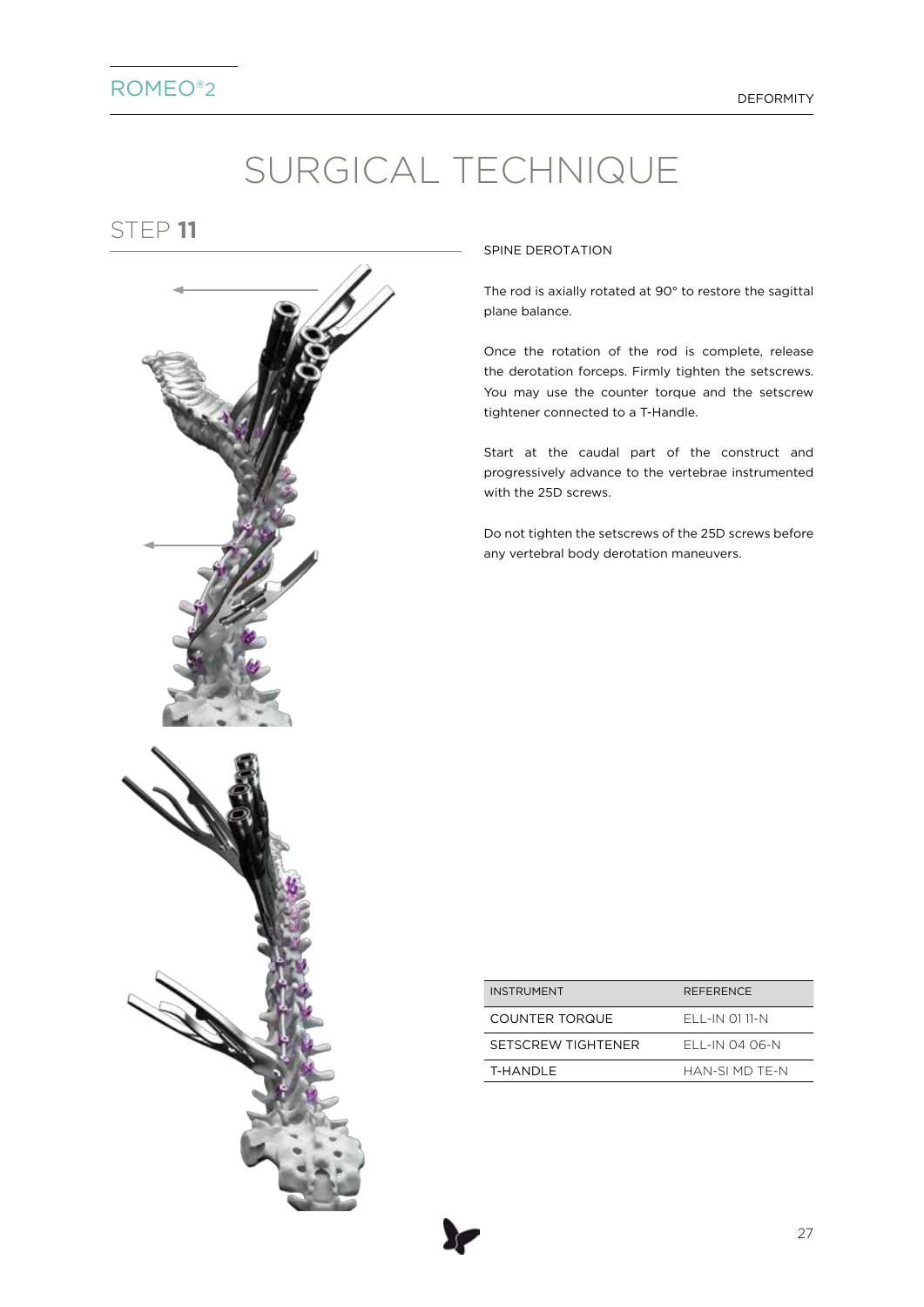STEP **12**



### VERTEBRAL BODY DEROTATION

Further correction can be achieved via vertebral body derotation.

The vertebral body derotation maneuver is performed by applying a cantilever force on the QR reducer placed on the 25D screws. The force will be directly transmitted to make the vertebrae rotate.

Continue vertebral body derotation until neutral position is reached. Increase the setscrew tightening. Repeat sequentially this process along the spine on each 25D instrumented vertebra.

Variation: to maintain the bone-screw interface during maneuvers, the cantilever force can be shared on both pedicles by connecting a second QR reducer on the same vertebra.

Variation: loss of rotational correction due to spine spring back can be minimized by following the steps described above after insertion of the second rod.

| <b>INSTRUMENT</b>  | <b>REFERENCE</b>     |
|--------------------|----------------------|
| DEROTATION FORCEPS | FLI-IN 0118-N        |
| <b>QR REDUCER</b>  | $F11 - IN 10 34 - N$ |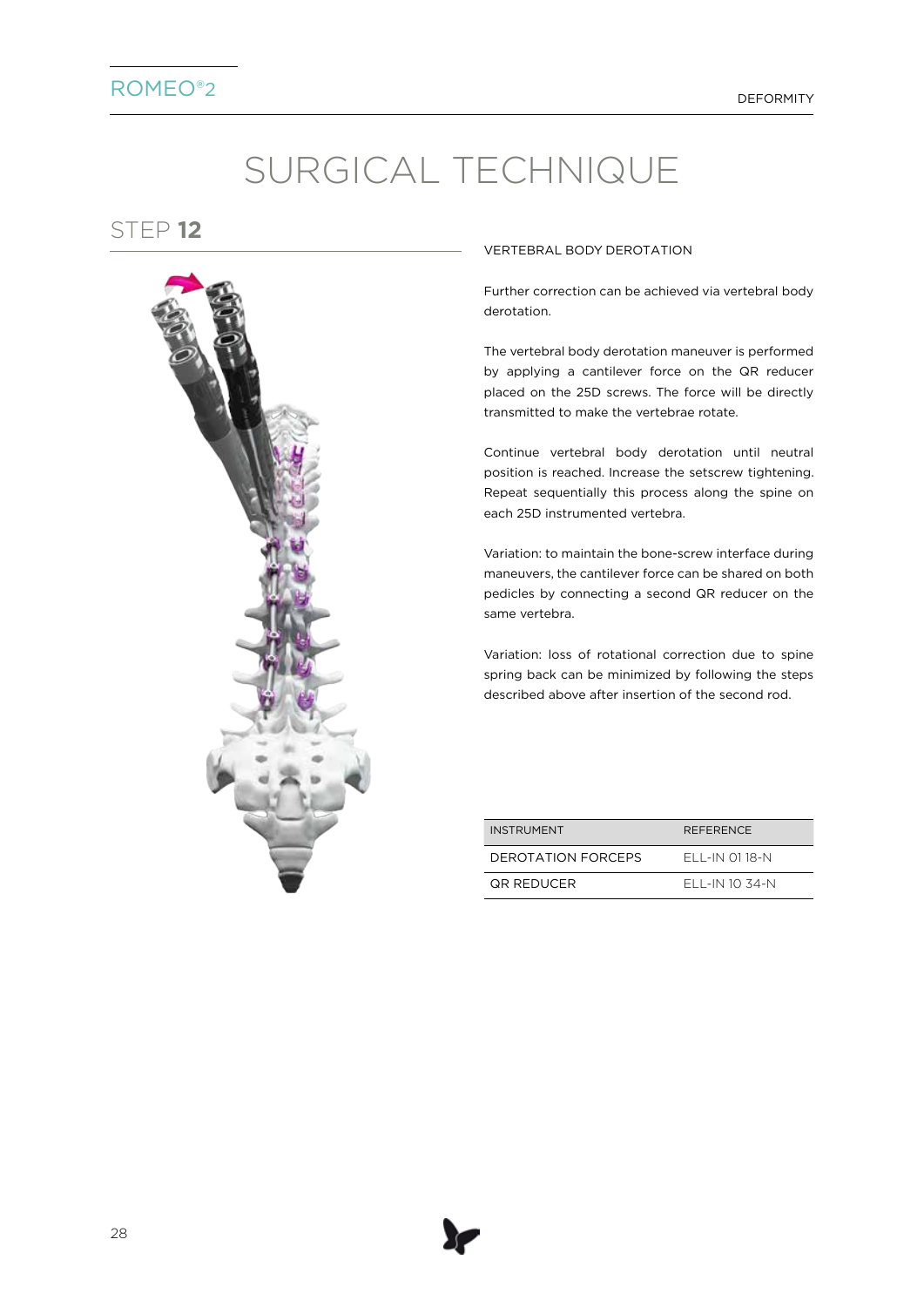### STEP **13**



### FINE-TUNING AND FINAL TIGHTENING

Remove the QR reducers.

If needed, fine-tune the correction by performing compression and distraction and/or in situ bending.

Proceed to the final tightening of the construct using the counter torque and the dynamometric tightener.

| <b>INSTRUMENT</b>                       | <b>REFERENCE</b>  |
|-----------------------------------------|-------------------|
| DISTRACTION FORCEPS                     | FLI-IN 00 07-N    |
| <b>COMPRESSION FORCEPS</b>              | FI I -IN 00 08-N  |
| SAGITTALBENDER LEFT/<br>RIGHT           | ELL-IN 00/01 26-N |
| CORONAL BENDER LEFT/<br><b>RIGHT</b>    | ELL-IN 00/01 27-N |
| <b>COUNTER TORQUE</b>                   | FI I-IN 01 11-N   |
| <b>DYNAMOMETRIC</b><br><b>TIGHTENER</b> | FLL-IN 03 06-N    |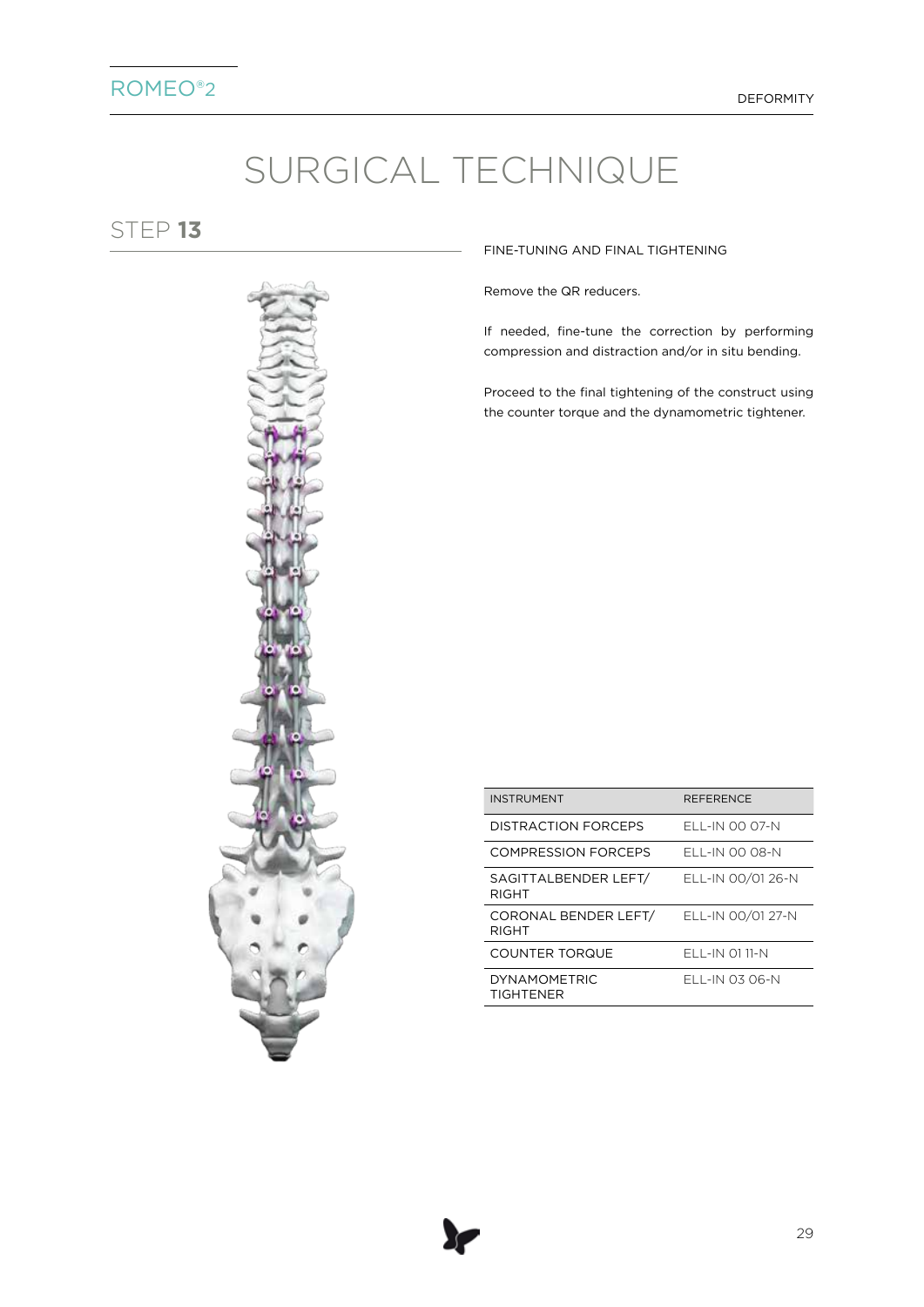### FINAL CONSRUCT